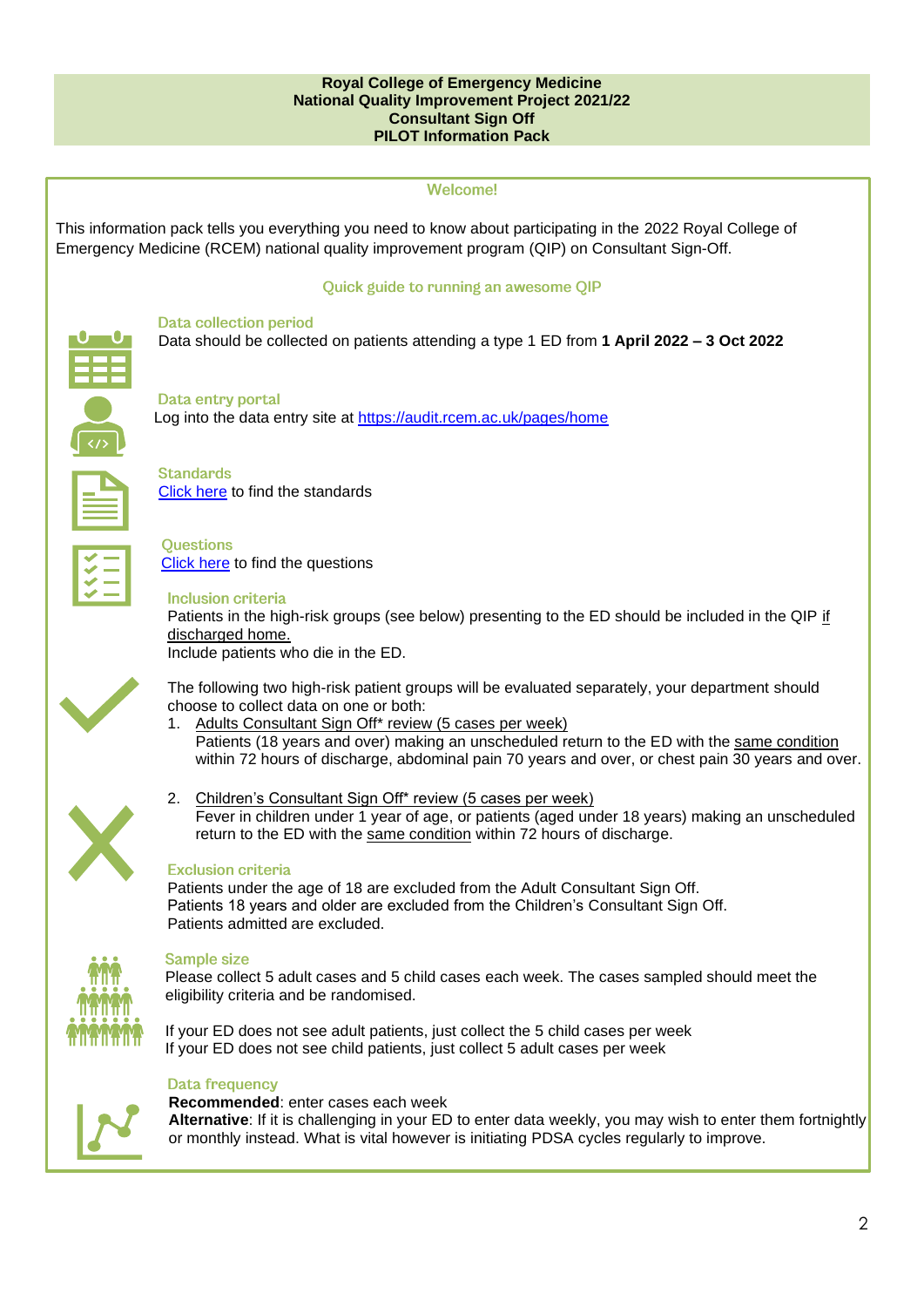# **Contents**

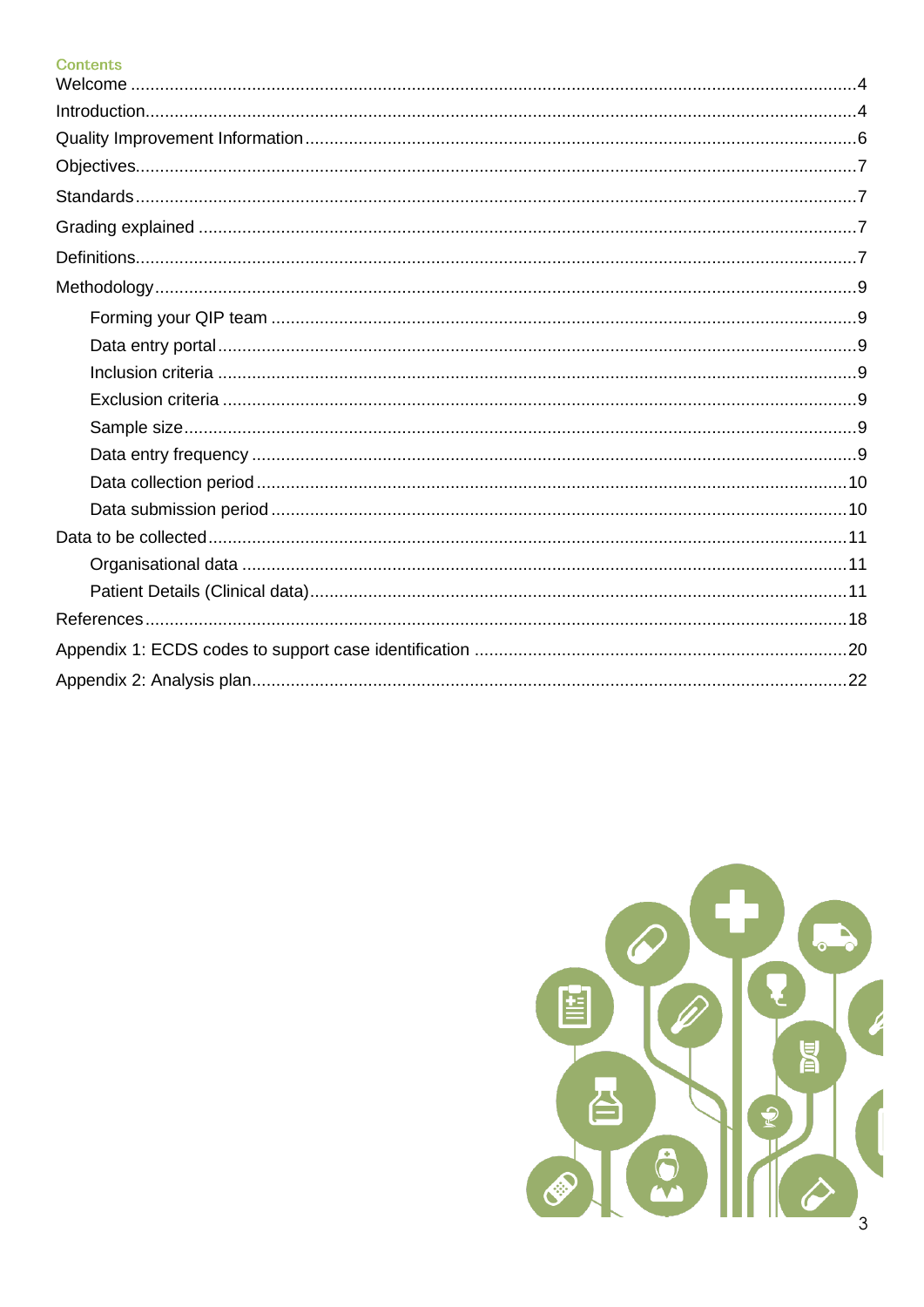# Welcome

This document tells you everything you need to know if your Emergency Department (ED) wishes to participate in the 2021/22 RCEM national Quality Improvement Program (QIP) on Consultant Sign Off (CSO).

#### <span id="page-2-0"></span>**Introduction**

Emergency Medicine (EM) is a rapidly developing specialty. Over the past 40 years the ED has become the "front door" of the acute hospital, responsible for the management of 15 million patients every year in England alone. Some of the sickest patients in the hospital will be found in the ED. The level of clinical risk is high with ED clinicians required to make critical decisions under conditions of considerable uncertainty with limited information, resources and time.

During the most recent CSO national audit (2017), the five high-risk patient groups performed similarly. As such we have opted to focus on all groups specified in the previous version of CSO based on the systems of care they are looked after within – Adults or Children's. Mixed EDs may opt to evaluate one or both the patient groups, however this must still be done as 5 cases for each group, totalling 10.

Published research indicates that consultant-delivered care reduces waiting times and length of stay, improves clinical outcomes and ensures that patients are only admitted to hospital if there is no reasonable alternative (Wyatt et al, 1999; Thornton & Hazell, 2008; Geelhoed et al, 2008; White et al, 2010).

The ED is an excellent training area for junior doctors, because they are required to see a large number of acutely ill and injured patients and make important clinical decisions. This provides effective training, but it also has the effect of matching inexperienced staff with very sick patients, creating high levels of clinical risk. In addition, nurse practitioners increasingly work within EDs, as do professional groups not fully trained in EM (e.g. General Practitioners). In response, EM consultants have put in place systems to support their teams and manage risk. Not all EDs have enough EM consultants to provide a consistent 24/7 presence. Despite this there is an increasing expectation that care will be delivered and supervised by fully-trained consultant medical staff.

RCEM advocates progressive EM consultant expansion in order to improve the quality and timeliness of care, and enhance the support provided to junior doctors and other practitioners working within the ED. RCEM believes that it is appropriate to specify particular high-risk patient groups who should be reviewed by a consultant in EM before they are discharged from the ED. The group may evolve with time as more evidence emerges.

These patient groups have been selected on the basis that they are important ED presentations with a risk of life-threatening disease that may not be immediately appreciated by less experienced staff.

It is accepted that some EDs, particularly those with lower numbers of EM consultants, will find it challenging to adopt these standards. However, its purpose is to promote improved risk management by reducing the possibility of catastrophic clinical error, whilst at the same time supporting the case for an expansion in EM consultant numbers. Where it is not feasible to immediately implement this standard RCEM recommends that EDs have in place a plan to address the clinical risk and work towards achievement of the standards, through an increase in EM consultant numbers. We have changed the standard to accept overnight Tier 4/'Entrustment level' 3 staff (e.g. ST4+) review as an appropriate balance between these challenges.

Previous attempts at collecting this data highlighted a need to train those inputting the QIP data to find the information within their electronic patient record (EPR) systems. We ask loccal QI leads to ensure those working on this QIP know where to find the relevant data, including ethnicity where possible.

The RCEM online data collection tool should be used to collect and review ED performance against the standards.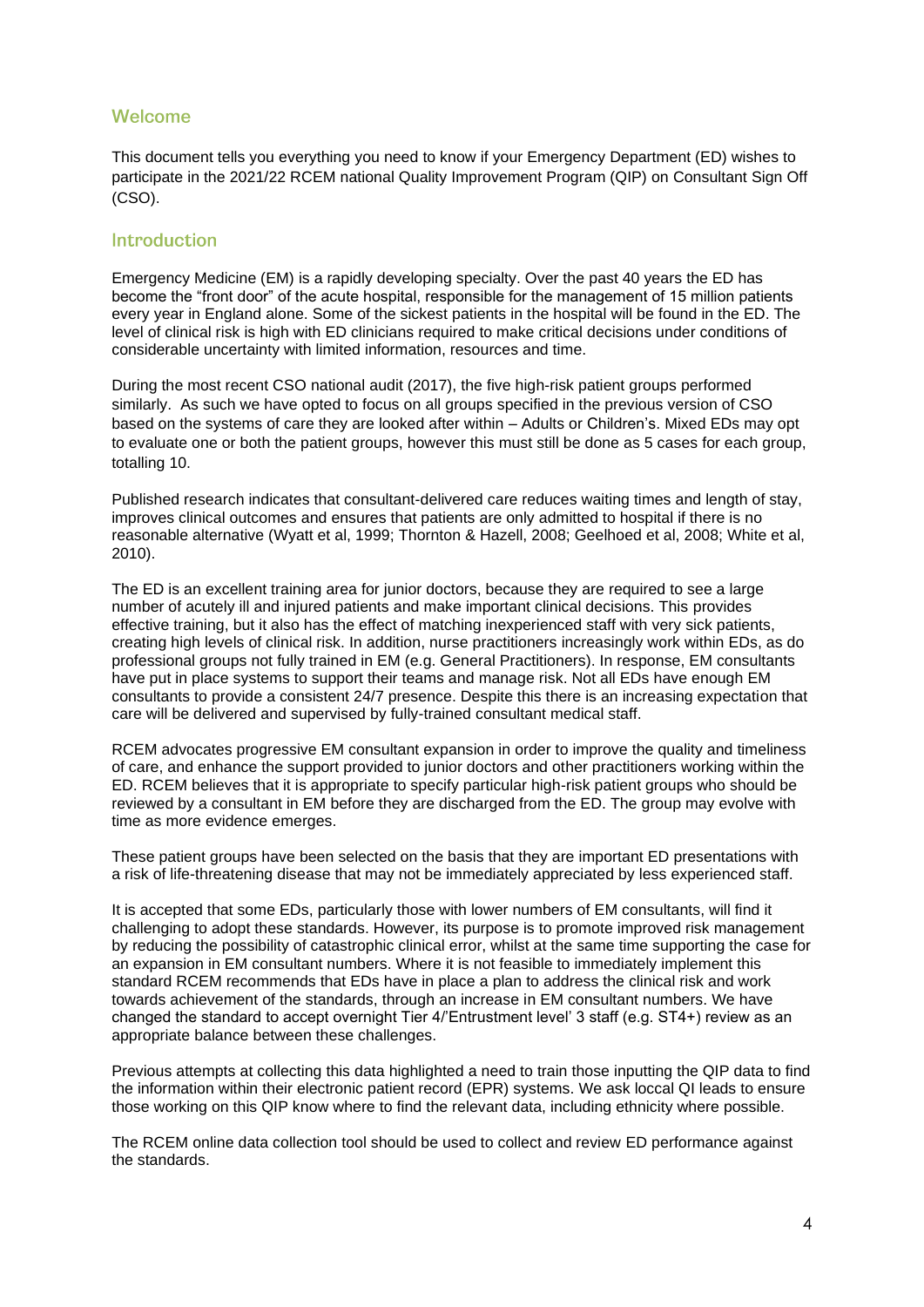National results of the QIP will be published as part of the RCEM's work on clinical quality. Participating EDs will also receive a personalised report with their data. This QIP is listed in the Quality Accounts for 2021/22, which require providers in England to report on their participation in identified national QIPs.

The College is committed to assessing health inequalities relating to patient ethnicity in supporting departments to provide high quality care to all. We will be collecting ethnicity data, monitoring them for systemic inequalities and reporting at the national level.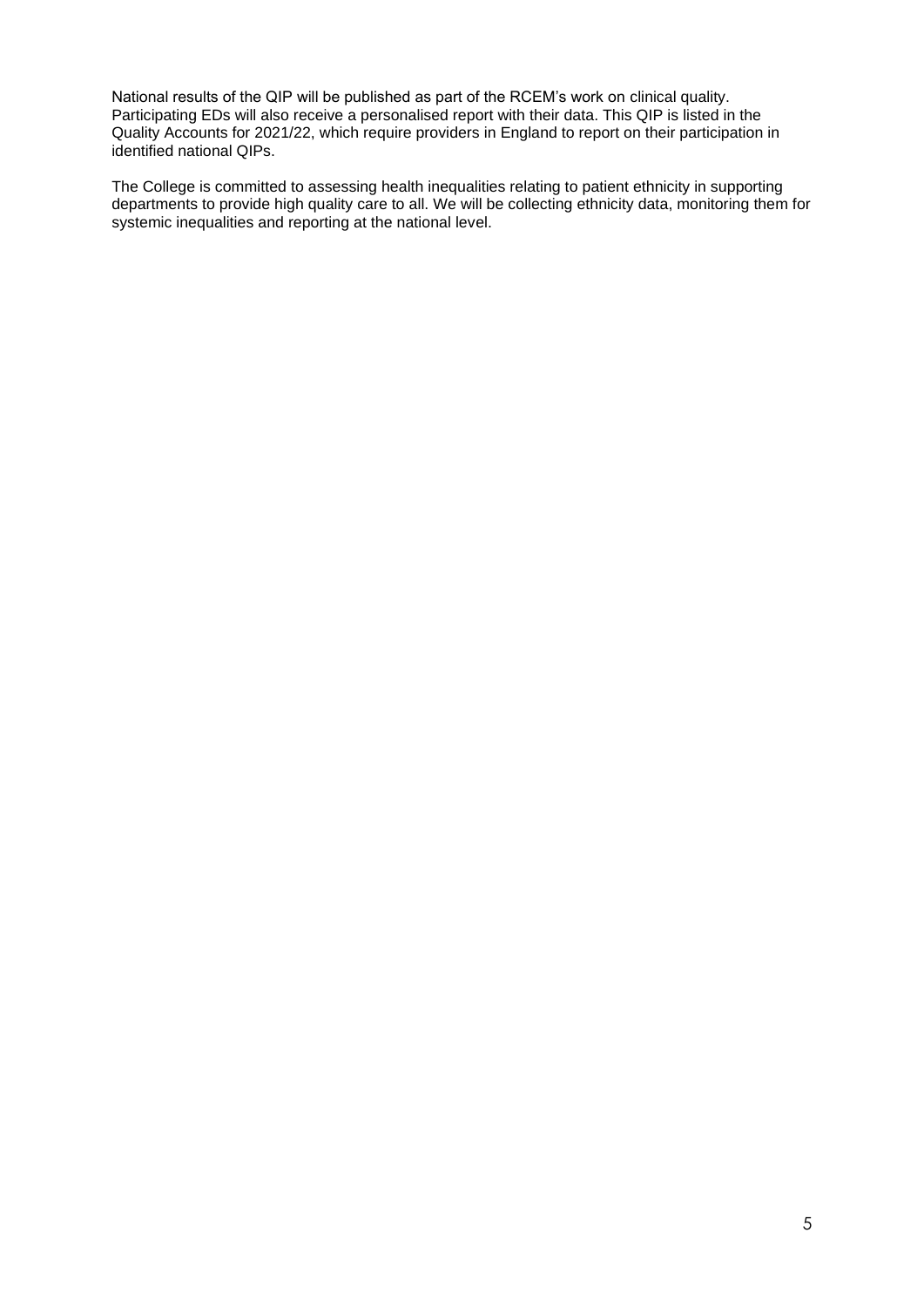# <span id="page-4-0"></span>**Quality Improvement Information**

The purpose of this QIP is to continually quality assure, and quality improve your service where it is not meeting standards. The RCEM system allows your team to record details of quality improvement projects (QIP) and see on your dashboard how each initiative affects your data on key measures.

We encourage you to use this feature in your department. If you are new to QIPs, we recommend you follow the Plan Do Study Act (PDSA) methodology. The [Institute for Healthcare Improvement](http://www.ihi.org/resources/Pages/Tools/PlanDoStudyActWorksheet.aspx) (IHI) provides a useful worksheet that will help you to think about the changes you want to make and how to implement them.

Further information on ED quality improvement can be found on the [RCEM website.](https://rcem.ac.uk/quality-improvement-resources/)



The model for improvement, IHI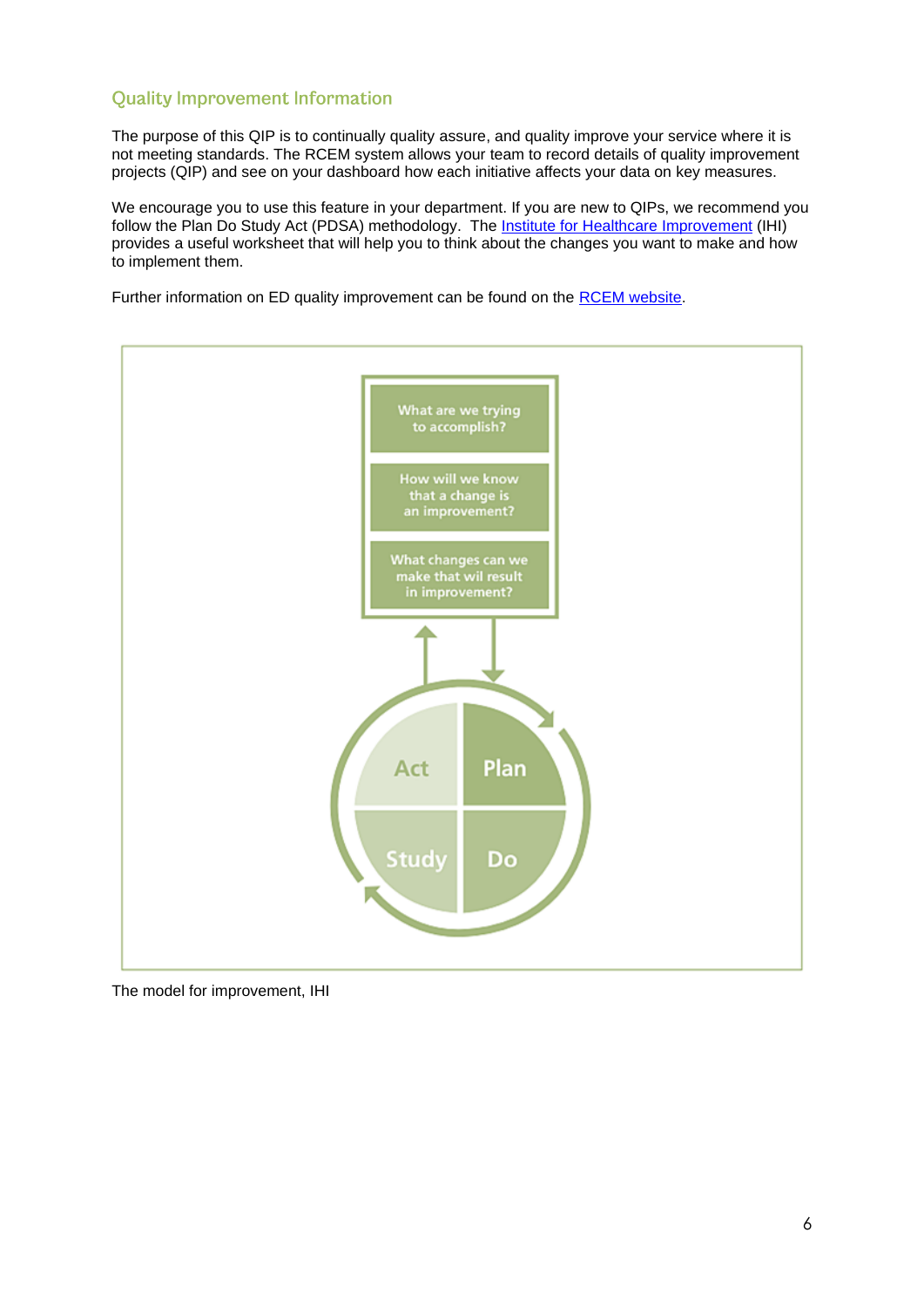# <span id="page-5-1"></span>Objectives

The objectives of the national QIPs are:

<span id="page-5-0"></span>

| <b>General objectives</b>                                                                                                                                                                                | <b>How RCEM is supporting you</b>                                                                                                                                                                                                                                                                                                                                                                                                                                                                                                                                                                                                                                                                                                                                                          |  |  |  |
|----------------------------------------------------------------------------------------------------------------------------------------------------------------------------------------------------------|--------------------------------------------------------------------------------------------------------------------------------------------------------------------------------------------------------------------------------------------------------------------------------------------------------------------------------------------------------------------------------------------------------------------------------------------------------------------------------------------------------------------------------------------------------------------------------------------------------------------------------------------------------------------------------------------------------------------------------------------------------------------------------------------|--|--|--|
| To identify current<br>1.<br>performance in EDs against<br>clinical standards and<br>previous performance                                                                                                | Expert teams of clinicians and QIP specialists have reviewed<br>$\bullet$<br>current national standards and evidence to set the top priority<br>standards for this national QIP<br>RCEM have built a bespoke platform to collect and analyse<br>$\bullet$<br>performance data against the standards for each ED                                                                                                                                                                                                                                                                                                                                                                                                                                                                            |  |  |  |
| Show EDs their performance<br>2.<br>in comparison with other<br>participating departments both<br>nationally and in their<br>respective country in order to<br>stimulate quality improvement             | EDs have the flexibility to select the most appropriate<br>$\bullet$<br>comparator to their data, whether this is national or only EDs in<br>their country                                                                                                                                                                                                                                                                                                                                                                                                                                                                                                                                                                                                                                 |  |  |  |
| To empower and encourage<br>3.<br>EDs to run quality<br>improvement (QI) initiatives<br>based on the data collected,<br>and track the impact of the QI<br>initiative on their weekly<br>performance data | The RCEM platform includes a dashboard with graphs showing<br>$\bullet$<br>your ED's performance as soon as data are entered<br>The dashboard graphs are SPC charts (where applicable) with<br>$\bullet$<br>built in automatic trend recognition, so you are able to easily spot<br>statistically significant patterns in your data<br>The portal has built in tools to support local QI initiatives, such as<br>$\bullet$<br>an online PDSA template<br>Once you have completed a PDSA template with your team, this<br>$\bullet$<br>is overlaid onto your dashboard charts so you can easily see the<br>impact of your PDSA<br>RCEM have also published a QI guide to introduce you to a<br>$\bullet$<br>range of excellent QI methodologies and enhance your QI<br>knowledge and skills |  |  |  |
| <b>Specific objectives</b>                                                                                                                                                                               | <b>How RCEM is supporting you</b>                                                                                                                                                                                                                                                                                                                                                                                                                                                                                                                                                                                                                                                                                                                                                          |  |  |  |
| To ensure high-risk patients are seen by senior clinicians                                                                                                                                               |                                                                                                                                                                                                                                                                                                                                                                                                                                                                                                                                                                                                                                                                                                                                                                                            |  |  |  |
| To ensure staffing and seniority are appropriately balanced at all times, 24/7<br>$\bullet$                                                                                                              |                                                                                                                                                                                                                                                                                                                                                                                                                                                                                                                                                                                                                                                                                                                                                                                            |  |  |  |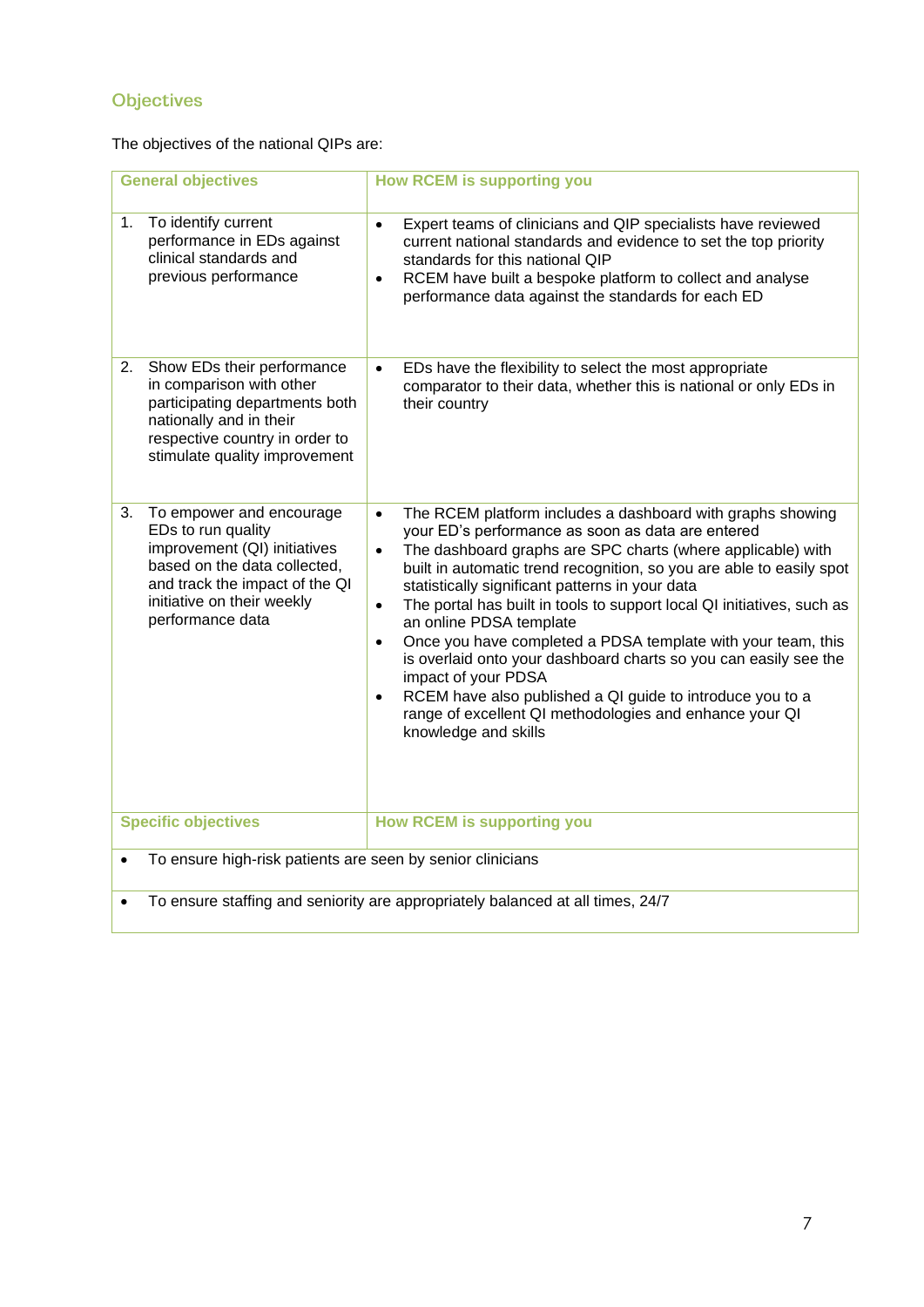# **Standards**

| <b>Clinical standards</b>                                                                                                                                                                                                                                       | <b>GRADE</b> | <b>Evidence base</b>                                                                       |
|-----------------------------------------------------------------------------------------------------------------------------------------------------------------------------------------------------------------------------------------------------------------|--------------|--------------------------------------------------------------------------------------------|
| Adults Consultant Sign Off* review -<br>1.<br>Patients (aged 18 years and older)<br>making an unscheduled return to the<br>ED with the same condition within 72<br>hours of discharge, abdominal pain 70<br>years and over, or chest pain 30 years<br>and over. | F            | Wyatt et al, 1999; Thornton &<br>Hazell, 2008; Geelhoed et al, 2008;<br>White et al, 2010. |
| 2. Children's Consultant Sign Off*<br>reviewed – Fever in children under 1<br>year of age, or patients (aged under 18<br>years) making an unscheduled return to<br>the ED with the same condition within<br>72 hours of discharge.                              | F            | Wyatt et al, 1999; Thornton &<br>Hazell, 2008; Geelhoed et al, 2008;<br>White et al, 2010  |

Published research indicates that consultant-delivered care reduces waiting times and length of stay, improves clinical outcomes and ensures that patients are only admitted to hospital if there is no reasonable alternative (Wyatt et al, 1999; Thornton & Hazell, 2008; Geelhoed et al, 2008; White et al, 2010). These standards have been checked for alignment with RCEM Quality in Emergency Care [Committee Standard Consultant Sign off](https://res.cloudinary.com/studio-republic/images/v1635599020/Consultant_Sign_Off_Standard_June_2016/Consultant_Sign_Off_Standard_June_2016.pdf?_i=AA) (June 2016)

The RCEM understands that achieving the standards of this QIP are particularly difficult in small and remote Emergency Departments.

## <span id="page-6-0"></span>**Grading explained**

| <b>F</b> - Fundamental   | This is the top priority for your ED to get right. It needs to be met by all those<br>who work and serve in the healthcare system. Behaviour at all levels of<br>service provision need to be in accordance with at least these fundamental<br>standards. No provider should offer a service that does not comply with these<br>fundamental standards, in relation to which there should be zero tolerance of<br>breaches. |
|--------------------------|----------------------------------------------------------------------------------------------------------------------------------------------------------------------------------------------------------------------------------------------------------------------------------------------------------------------------------------------------------------------------------------------------------------------------|
| <b>D</b> - Developmental | This is the second priority for your ED. It is a requirement over and above<br>the fundamental standard.                                                                                                                                                                                                                                                                                                                   |
| <b>A</b> - Aspirational  | This is the third priority for your ED, and is about setting longer term goals.                                                                                                                                                                                                                                                                                                                                            |

In this short life QIP we are choosing to focus on fundamental standards, across the RCEM national platform we also include the below for reference.

# <span id="page-6-1"></span>**Definitions**

<span id="page-6-2"></span>

| <b>Standard</b> | Term                         | <b>Definition</b>                                                                                                                                                                                                                         |
|-----------------|------------------------------|-------------------------------------------------------------------------------------------------------------------------------------------------------------------------------------------------------------------------------------------|
| All             | Consultant<br>sign off (CSO) | This includes both consultants, associate specialists and ST4+ over<br>nights*                                                                                                                                                            |
| All             | Discharge                    | Discharge from the ED. Do not include patients discharged by<br>another specialty from the ED                                                                                                                                             |
| All             | *Nights                      | Nights is defined as 2200-0800 on every day of the week. During this<br>period, ST4+ reviews would be considered to meet the CSO<br>standard as agreed by the Quality in Emergency Care committee of<br>RCEM.                             |
| All             | SAS                          | The term 'SAS doctor' includes specialty doctors and specialist grade<br>doctors with at least four years of postgraduate training, two of which<br>are in a relevant specialty. The NHS website provides a useful<br>definition of this. |
| $\mathfrak{p}$  | Fever                        | Temperature of ≥38°C at triage/ED arrival, not prior to arrival or<br>subsequently                                                                                                                                                        |
| 1               | Unscheduled<br>return        | Do not include patients who leave before being seen and then re-<br>attend within 72 hours                                                                                                                                                |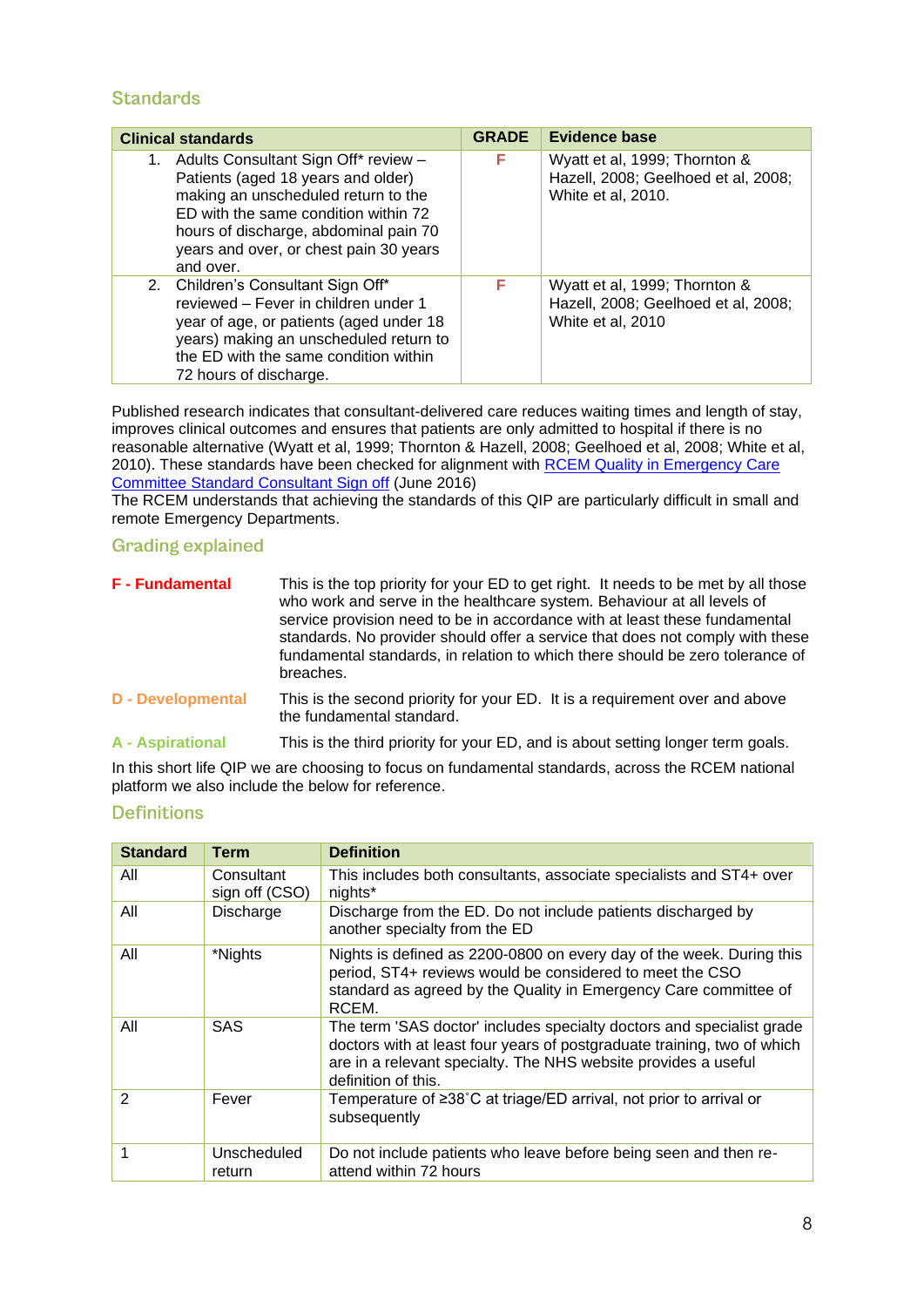# Methodology



# Forming your QIP team

<span id="page-7-0"></span>RCEM recommends forming a multidisciplinary QI team; including consultants, trainees, paediatric specialists, elderly care specialists, ACP, nursing, pharmacy, SAS, triage, patient reps and others as needed for the topic and to suit your local set up.

<span id="page-7-1"></span>

#### Data entry portal

You can find the link to log into the data entry site at <https://audit.rcem.ac.uk/pages/home> (registered users only).



#### **Inclusion criteria**

<span id="page-7-2"></span>Patients in the high-risk groups (see below) presenting to the ED should be included in the QIP if discharged home. Include patients who die in the ED.

The following two high-risk patient groups will be evaluated separately, your department should choose to collect data on one or both:

- 3. Adults Consultant Sign Off\* review (5 cases per week) Patients (18 years and over) making an unscheduled return to the ED with the same condition within 72 hours of discharge, abdominal pain 70 years and over, or chest pain 30 years and over.
- 4. Children's Consultant Sign Off\* review (5 cases per week) Fever in children under 1 year of age, or patients (aged under 18 years) making an unscheduled return to the ED with the same condition within 72 hours of discharge.



## <span id="page-7-3"></span>**Exclusion criteria**

Patients under the age of 18 are excluded from the Adult Consultant Sign Off. Patients 18 years and older are excluded from the Children's Consultant Sign Off. Patients admitted are excluded. Patients that self-discharged from A&E.



## **Sample size**

<span id="page-7-4"></span>Please collect 5 adult cases and 5 child cases each week. The cases sampled should meet the eligibility criteria and be randomised.

If your ED does not see adult patients, just collect the 5 child cases per week If your ED does not see child patients, just collect 5 adult cases per week



# <span id="page-7-5"></span>**Data entry frequency**

**Recommended**: To maximise the benefit of the run charts and features RCEM recommends entering **cases each week**. This will allow you to see your ED's performance on key measures changing week by week. PDSA cycles should be regularly conducted to assess the impact of changes on the week-to-week performance.

**Alternative**: If your ED finds weekly data entry too difficult to manage, you may enter data monthly or fortnightly instead. The system will ask you for each patient's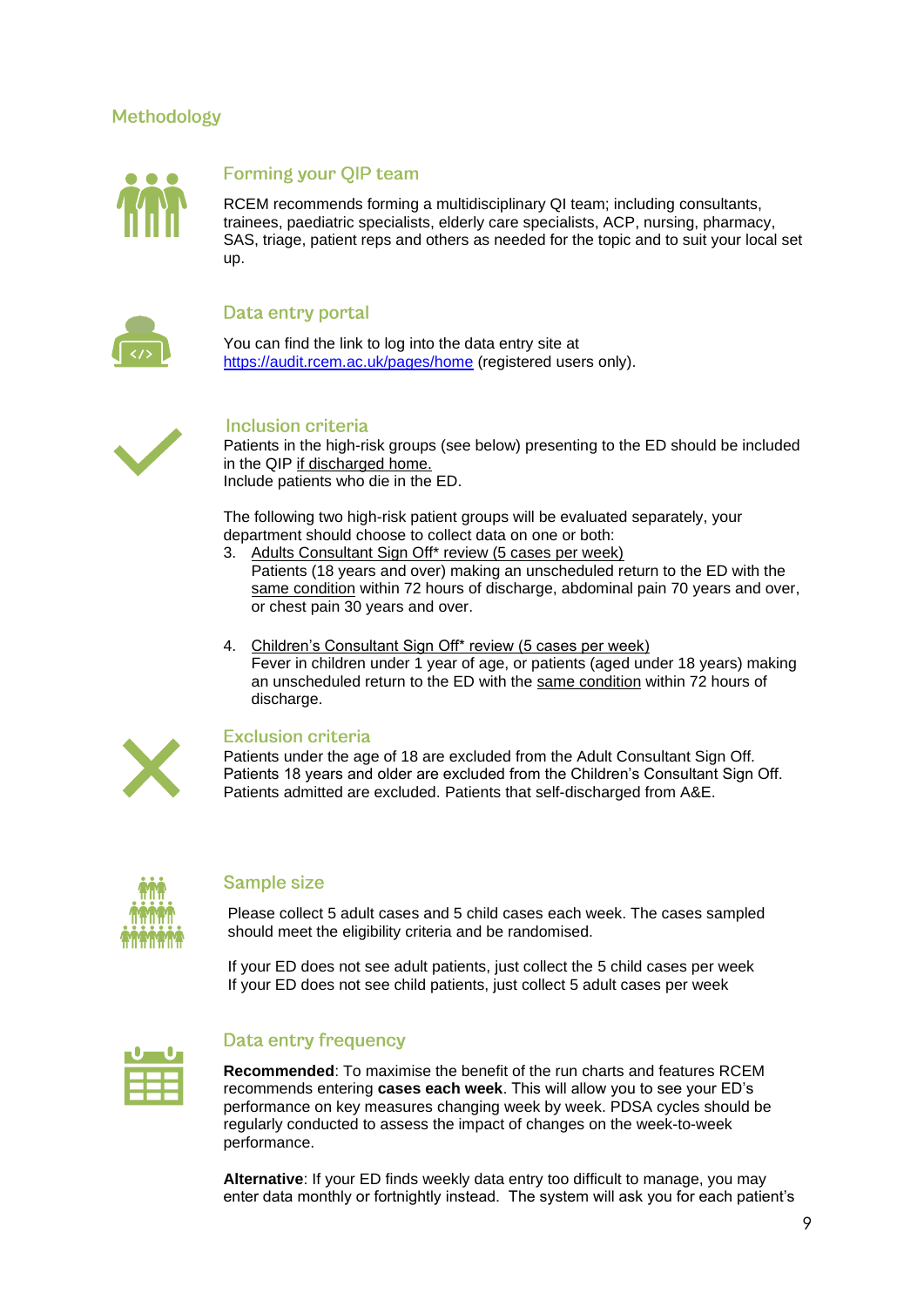arrival date and automatically split your data into weekly arrivals, so you can get the benefit of seeing weekly variation if you spread the cases across the month. If you decide to enter data monthly, we recommend that you enter the 5 cases per week in batches of 20 to benefit from the SPC visualisations. You can then consider monthly cycles of PDSA with specific interventions and evaluate their impact by reviewing the trend over the following month.

<span id="page-8-1"></span>

#### **Data collection period**

<span id="page-8-0"></span>Data should be collected on patients attending from **1 April 2022 – 3 October 2022**.

## **Data submission period**

Data can be submitted online from **25 April 2022 – 3 October 2022**. It is recommended to enter data as close to the date of patient attendance as possible, and to review progress regularly. This will help you QI team spot the impact of intervention more promptly for refinement or disposal depending on the changes observed.

#### **Data Sources**

ED patient records including nursing notes (paper, electronic or both).

#### Flow of data searches to identify cases

Using codes in the appendix first identify all patients attending your ED each week during the data collection period, then by age at time of attendance, then through the other relevant criteria. ECDS codes will be available to support the full QIP.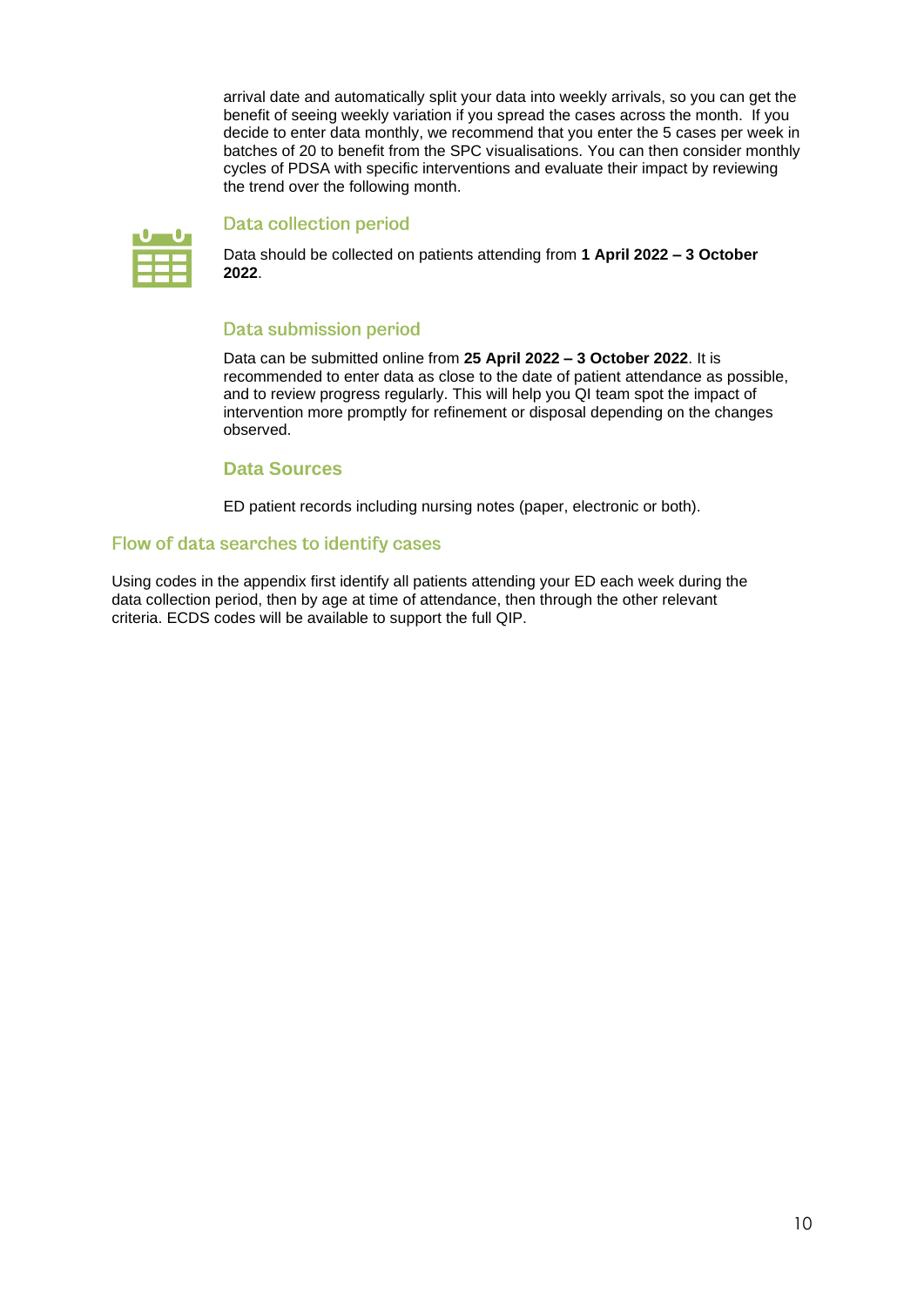# <span id="page-9-1"></span>Data to be collected

# <span id="page-9-2"></span>**Organisational data (Please only complete this final section once per ED)**

<span id="page-9-0"></span>

| Q <sub>1</sub> a            | What is the casemix of your                                                                                                    | Adults only                                                                     |                                     |                               |                                |
|-----------------------------|--------------------------------------------------------------------------------------------------------------------------------|---------------------------------------------------------------------------------|-------------------------------------|-------------------------------|--------------------------------|
|                             | ED?                                                                                                                            | Children only                                                                   |                                     |                               |                                |
|                             |                                                                                                                                | Both adults and children                                                        |                                     |                               |                                |
| Q <sub>1b</sub>             | How many adults attend<br>the main Emergency<br>Department per year? (To<br>nearest thousand per<br>annum)                     | Leave blank if unknown                                                          |                                     |                               |                                |
| Q <sub>1c</sub>             | How many children attend<br>the main Emergency<br>Department per year? (To<br>nearest thousand per<br>annum)                   | Leave blank if unknown                                                          |                                     |                               |                                |
| Q2<br>each clinical* shift? | On a weekday, assuming all shifts are<br>filled, how many staff would usually be on                                            | Approximate shift<br>time**                                                     | $0800 -$<br>16:00<br>(Day<br>shift) | 16:00-00:00<br>(Late/evening) | $00:00 -$<br>08:00<br>(Nights) |
|                             | *Do not include managerial teaching<br>research SPA or EDT activity.                                                           | Tier 5/ Entrustment<br>level 4 (Consultant)                                     | Leave<br>blank if<br>unknown        | Leave blank if<br>unknown     | Leave<br>blank if<br>unknown   |
|                             | **Please ensure no shift is double<br>counted. If a shift traverses two shift                                                  | Tier 5/ Entrustment<br>level 4 (Associate<br>Specialist)                        | Leave<br>blank if<br>unknown        | Leave blank if<br>unknown     | Leave<br>blank if<br>unknown   |
|                             | categories select the one with the majority<br>of hours. If this is equal, select the one<br>that is the later shift category. | Tier 4/ Entrustment<br>level 3 (ST4+, senior<br>clinical fellows, SAS)          | Leave<br>blank if<br>unknown        | Leave blank if<br>unknown     | Leave<br>blank if<br>unknown   |
|                             |                                                                                                                                | Tier 3/ Entrustment<br>level 2b (CT3, clinical<br>fellows, junior SAS,<br>ACPs) | Leave<br>blank if<br>unknown        | Leave blank if<br>unknown     | Leave<br>blank if<br>unknown   |
|                             |                                                                                                                                | Tier 2/ Entrustment<br>level 2a (F2, CT1-2,<br>GP trainees)                     | Leave<br>blank if<br>unknown        | Leave blank if<br>unknown     | Leave<br>blank if<br>unknown   |
|                             |                                                                                                                                | Tier 1/ Entrustment<br>level 1 (FY1, trainee<br>practitioners)                  | Leave<br>blank if<br>unknown        | Leave blank if<br>unknown     | Leave<br>blank if<br>unknown   |
|                             |                                                                                                                                | Qualified GPs                                                                   | Leave<br>blank if<br>unknown        | Leave blank if<br>unknown     | Leave<br>blank if<br>unknown   |

Mirrored with RCEM curriculum entrustment levels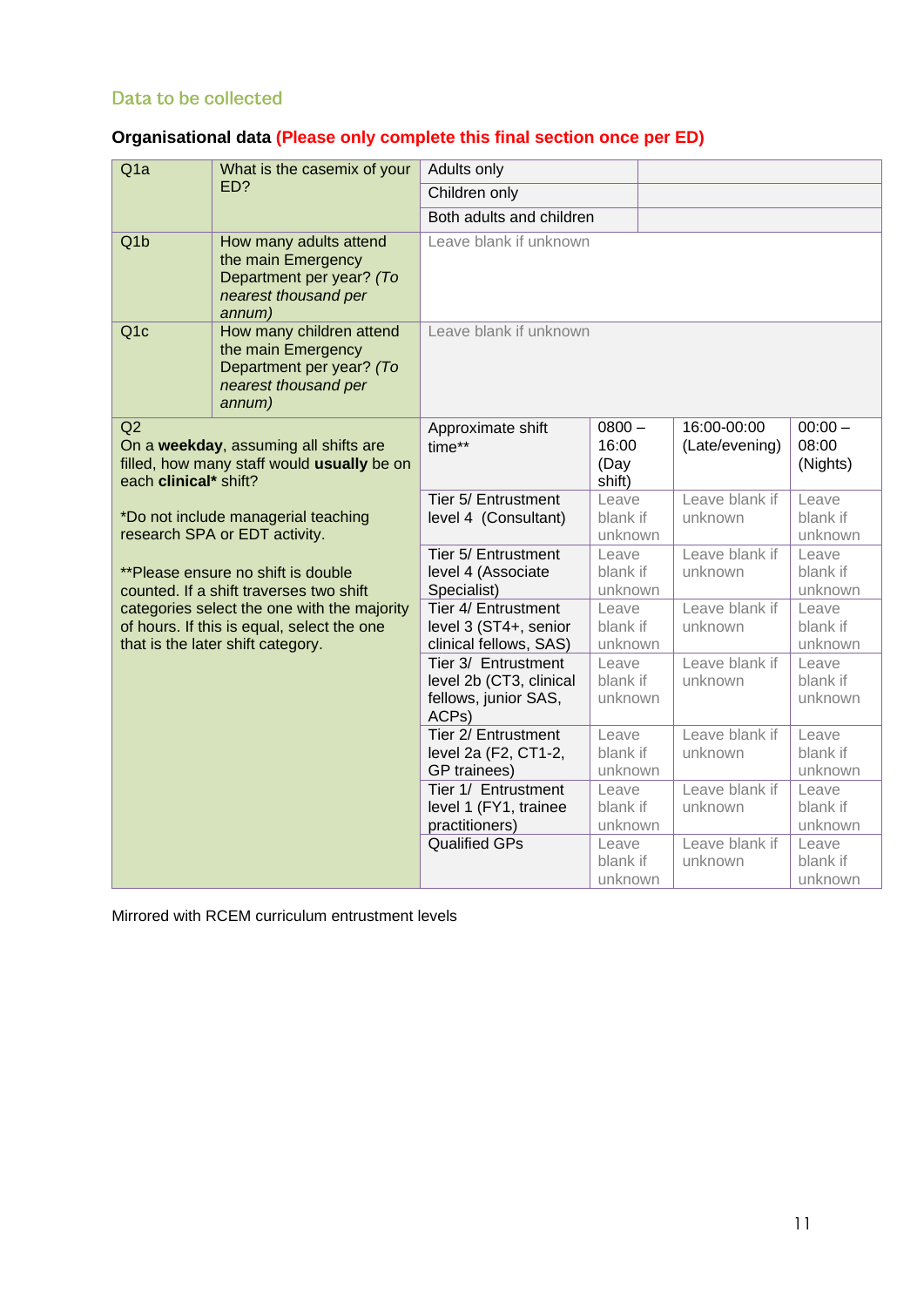| Q3<br>On a weekend, assuming all shifts are<br>filled, how many staff would usually be on<br>each clinical* shift? | Approximate shift time**                                                     | $0800 -$<br>16:00<br>(Day<br>shift) | 16:00-00:00<br>(Late/evening) | $00:00 -$<br>08:00<br>(Nights) |
|--------------------------------------------------------------------------------------------------------------------|------------------------------------------------------------------------------|-------------------------------------|-------------------------------|--------------------------------|
| *Do not include managerial teaching<br>research SPA or EDT activity                                                | Tier 5/ Entrustment level 4<br>(Consultant)                                  | Leave<br>blank if<br>unknown        | Leave blank if<br>unknown     | Leave<br>blank if<br>unknown   |
|                                                                                                                    | Tier 5/ Entrustment level 4<br>(Associate Specialist)                        | Leave<br>blank if<br>unknown        | Leave blank if<br>unknown     | Leave<br>blank if<br>unknown   |
|                                                                                                                    | Tier 4/ Entrustment level 3<br>(ST4+, senior clinical fellows,<br>SAS)       | Leave<br>blank if<br>unknown        | Leave blank if<br>unknown     | Leave<br>blank if<br>unknown   |
|                                                                                                                    | Tier 3/ Entrustment level 2b<br>(CT3, clinical fellows, junior<br>SAS, ACPs) | Leave<br>blank if<br>unknown        | Leave blank if<br>unknown     | Leave<br>blank if<br>unknown   |
|                                                                                                                    | Tier 2/ Entrustment level 2a<br>(F2, CT1-2, GP trainees)                     | Leave<br>blank if<br>unknown        | Leave blank if<br>unknown     | Leave<br>blank if<br>unknown   |
|                                                                                                                    | Tier 1/ Entrustment level 1<br>(FY1, trainee practitioners)                  | Leave<br>blank if<br>unknown        | Leave blank if<br>unknown     | Leave<br>blank if<br>unknown   |
|                                                                                                                    | <b>Qualified GPs</b>                                                         | Leave<br>blank if<br>unknown        | Leave blank if<br>unknown     | Leave<br>blank if<br>unknown   |
| Q <sub>4</sub><br>How many vacant posts do you currently<br>have?                                                  | Tier 5/ Entrustment level 4<br>(Consultant)                                  |                                     |                               |                                |
|                                                                                                                    | Tier 5/ Entrustment level 4<br>(Associate Specialist)                        |                                     |                               |                                |
|                                                                                                                    | Tier 4/ Entrustment level 3<br>(ST4+, senior clinical fellows,<br>SAS)       |                                     |                               |                                |
|                                                                                                                    | Tier 3/ Entrustment level 2b<br>(CT3, clinical fellows, junior<br>SAS, ACPs) |                                     |                               |                                |
|                                                                                                                    | Tier 2/ Entrustment level 2a<br>(F2, CT1-2, GP trainees)                     |                                     |                               |                                |
|                                                                                                                    | Tier 1/ Entrustment level 1<br>(FY1, trainee practitioners)                  |                                     |                               |                                |
|                                                                                                                    | <b>Qualified GPs</b>                                                         |                                     |                               |                                |

\*Taken from [Medical Practitioner staffing in Emergency Departments](https://rcem.ac.uk/wp-content/uploads/2021/11/RCEM_Medical_and_Practitioner_Staffing_in_EDs.pdf)

\*\* Take from the [RCEM Scotland's Emergency Medicine Workforce Census](https://res.cloudinary.com/studio-republic/images/v1634657721/Scotlands_Emergency_Medicine_Workforce_Census/Scotlands_Emergency_Medicine_Workforce_Census.pdf?_i=AA)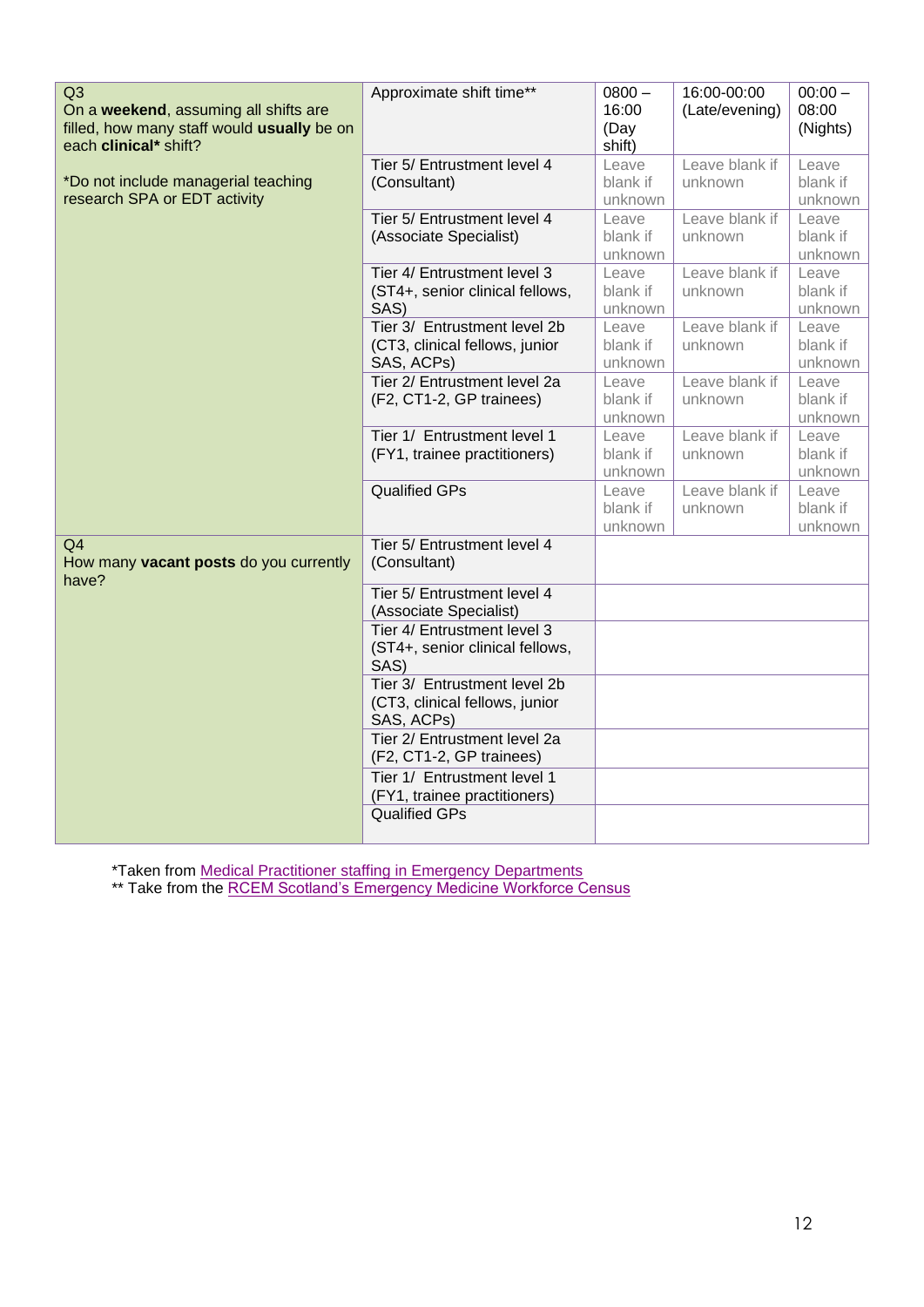| Organisational audit - about consultant sign-off                                                                                                 |                                                              |                                       |  |
|--------------------------------------------------------------------------------------------------------------------------------------------------|--------------------------------------------------------------|---------------------------------------|--|
| Q5.                                                                                                                                              | How easy is it to collect data                               | Fully automated                       |  |
|                                                                                                                                                  | about Consultant sign-off in your<br>ED?                     | Straightforward                       |  |
|                                                                                                                                                  |                                                              | Problematic                           |  |
|                                                                                                                                                  |                                                              | <b>Difficult</b>                      |  |
| Q6.<br>Does your department have a<br>system in place to flag the defined<br>high-risk cases which have not<br>had the appropriate senior review | Chest pain 30 years and<br>over                              |                                       |  |
|                                                                                                                                                  | Abdominal pain 70 years<br>and over                          |                                       |  |
|                                                                                                                                                  |                                                              | Febrile infant                        |  |
|                                                                                                                                                  | Unscheduled return (child)                                   |                                       |  |
|                                                                                                                                                  |                                                              | Unscheduled return (adult)            |  |
|                                                                                                                                                  |                                                              | None of the above                     |  |
| Q7.                                                                                                                                              | At the point of discharge is it<br>required to document if a | Yes                                   |  |
|                                                                                                                                                  | consultant sign off has occurred.                            | No                                    |  |
| Q <sub>8</sub>                                                                                                                                   | Which primary EPR/System does<br>your hospital use?          | Please state provider: (free<br>text) |  |
|                                                                                                                                                  |                                                              | N/A                                   |  |

**Equality, Diversity and Inclusion statement:** We have integrated ethnicity data monitoring into our platform to form the start of a data set containing thousands of cases which can then be analysed to detect differences in care quality along sex, race and age lines. We have representation from the EDI committee at our programme development meetings and attend theirs to update this body of work.

The last QI cycles reported a lot of the data as missing. We want to determine why. Without accurate data establishing care disparities is more challenging, hampering efforts to target resources and find solutions in priority areas. We have nested these questions to establish the interhospital variability of ethnicity data recording and better understand the barriers to this data set. This exercise with take 15- 20 minutes but provide a significant insight into this issue. Please encourage your team locally to input this data and show them how to find it to improve the collection process.

This data is only going to be used nationally however we do encourage local systems to better capture this data so insights and research can be undertaken in this important space.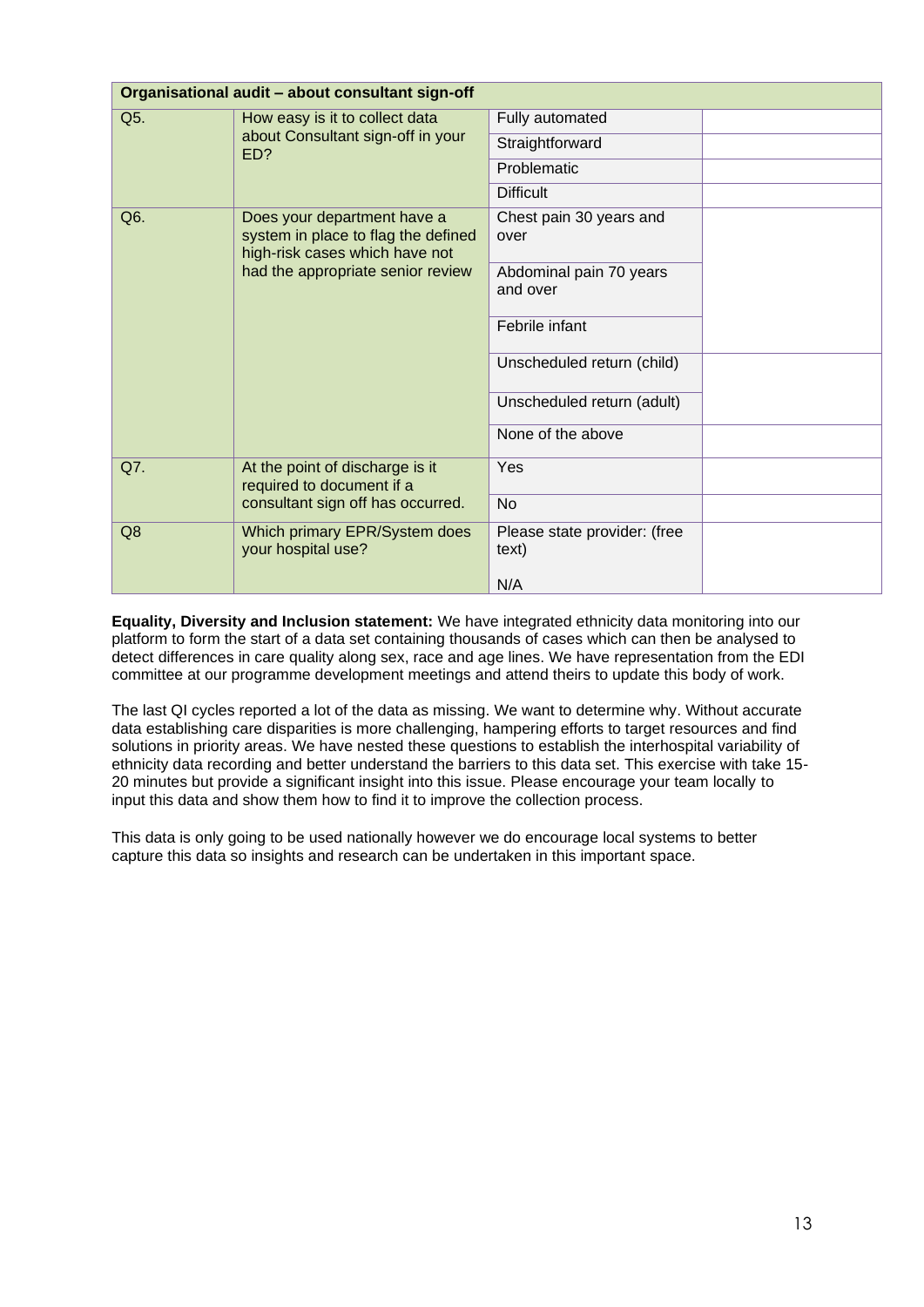| <b>Organisational audit - EDI monitoring</b> |                                                                                        |                                                                            |     |     |           |
|----------------------------------------------|----------------------------------------------------------------------------------------|----------------------------------------------------------------------------|-----|-----|-----------|
|                                              |                                                                                        | Characteristics                                                            | Age | Sex | Ethnicity |
| Q1.                                          | How easy is it to source<br>data about a patient's                                     | Straightforward<br>(intuitive)                                             |     |     |           |
|                                              | characteristics within your<br>EPR?                                                    | Problematic (not<br>intuitive)                                             |     |     |           |
|                                              |                                                                                        | Difficult (you<br>required additional<br>assistance to locate<br>the data) |     |     |           |
|                                              |                                                                                        | Not recorded                                                               |     |     |           |
| $Q2a - (if)$                                 | Please select the 10                                                                   | Characteristics                                                            | Age | Sex | Ethnicity |
| response to<br>Q1a in the                    | patients currently in<br>department* with the                                          | Majors' patient one                                                        |     |     |           |
| organisation                                 | longest waits in Majors and                                                            | Majors' patient two                                                        |     |     |           |
| al data<br>section is                        | enter age, gender and<br>ethnicity                                                     | Majors' patient three                                                      |     |     |           |
| "adults only"<br>or "both                    | *if there is less then $10 -$                                                          | Majors' patient four                                                       |     |     |           |
| adults and<br>children")                     | use the most recently<br>discharged in time order till                                 | Majors' patients five                                                      |     |     |           |
|                                              | 10 are entered                                                                         | Majors' patient six                                                        |     |     |           |
|                                              |                                                                                        | Majors' patient seven                                                      |     |     |           |
|                                              |                                                                                        | Majors' patient eight                                                      |     |     |           |
|                                              |                                                                                        | Majors' patient nine                                                       |     |     |           |
|                                              | Majors' patients ten                                                                   |                                                                            |     |     |           |
| Q2b (if                                      | Please select the 10                                                                   | Characteristics                                                            | Age | Sex | Ethnicity |
| response to                                  | patients currently in                                                                  | Minors' patient one                                                        |     |     |           |
| Q1a in the<br>organisation                   | department* with the<br>longest waits in Minors and                                    | Minors' patient two                                                        |     |     |           |
| al data<br>section is                        | enter age, gender and<br>ethnicity                                                     | Minors' patient three                                                      |     |     |           |
| "adults only"<br>or "both                    | *if there is less then $10 -$                                                          | Minors' patient four                                                       |     |     |           |
| children")                                   | adults and<br>use the most recently<br>discharged in time order till<br>10 are entered | Minors' patient five                                                       |     |     |           |
|                                              |                                                                                        | Minors' patient six                                                        |     |     |           |
|                                              |                                                                                        | Minors' patient<br>seven                                                   |     |     |           |
|                                              |                                                                                        | Minors' patient eight                                                      |     |     |           |
|                                              |                                                                                        | Minors' patient nine                                                       |     |     |           |
|                                              |                                                                                        | Minors' patients ten                                                       |     |     |           |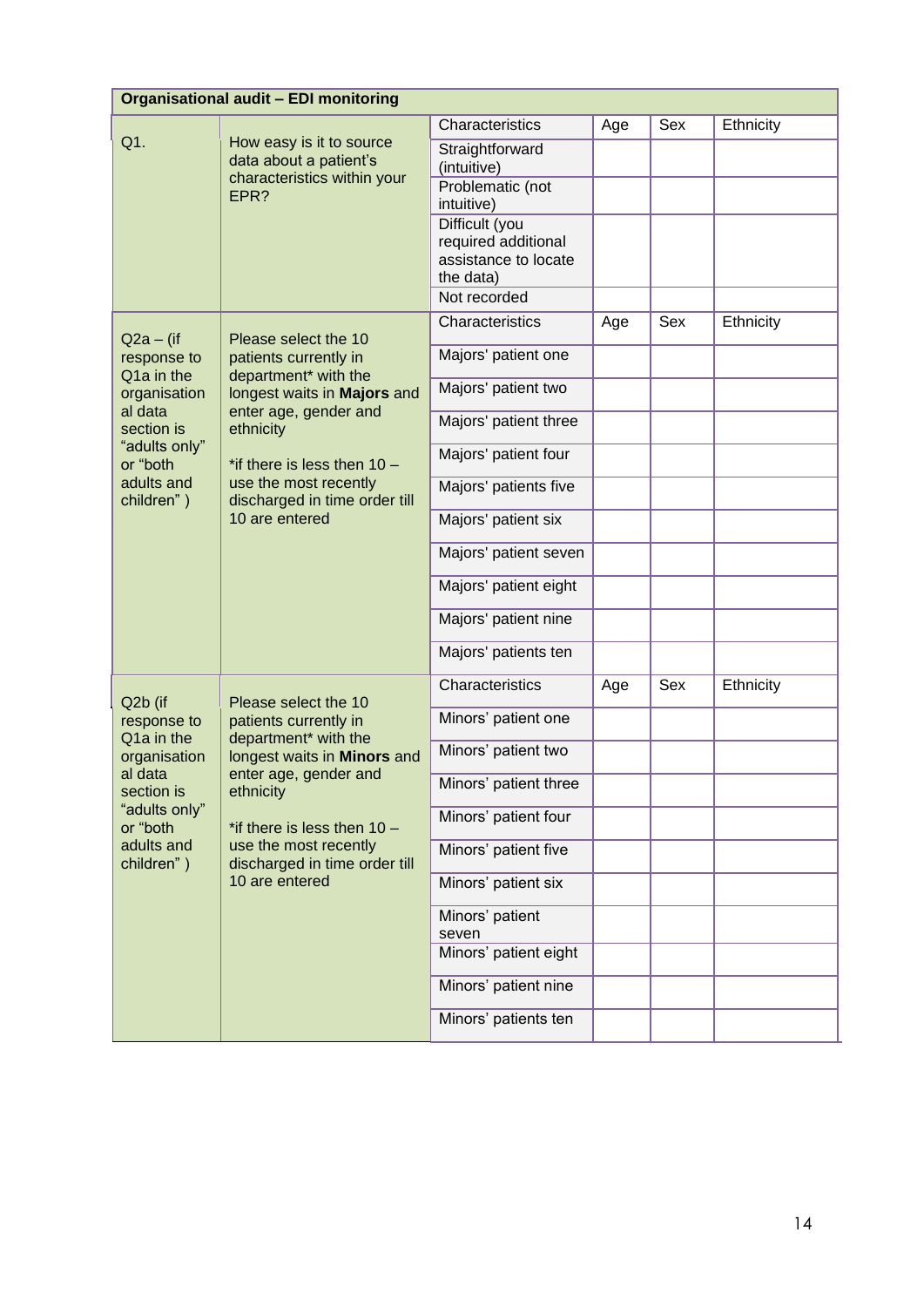| Q <sub>2</sub> c (if                                                          | Please select the 10                                   | Characteristics              | Age | Sex | Ethnicity |
|-------------------------------------------------------------------------------|--------------------------------------------------------|------------------------------|-----|-----|-----------|
| response to<br>Q <sub>1</sub> a in the                                        | patients currently in<br>department* with the          | Childrens' patient<br>one    |     |     |           |
| organisation<br>al data                                                       | longest waits in<br><b>Childrens/PED (Or under</b>     | Childrens' patient<br>two    |     |     |           |
| 16 if not segregated) and<br>section is<br>enter age, gender and<br>"children | Childrens' patient<br>three                            |                              |     |     |           |
| only" or "both<br>adults and                                                  | ethnicity                                              | Childrens' patient<br>four   |     |     |           |
| children")                                                                    | *if there is less then $10 -$<br>use the most recently | Childrens' patients<br>five  |     |     |           |
|                                                                               | discharged in time order till<br>10 are entered        | Childrens' patient six       |     |     |           |
|                                                                               |                                                        | Childrens' patient<br>severn |     |     |           |
|                                                                               |                                                        | Childrens' patient<br>eight  |     |     |           |
|                                                                               |                                                        | Childrens' patient<br>nine   |     |     |           |
|                                                                               |                                                        | Childrens' patient ten       |     |     |           |

| $\sqrt{Q3}$ | Once you are on your EPR<br>and have a patient record<br>loaded - How many steps<br>(clicks) thereafter are<br>required to reach | Number of steps |  |
|-------------|----------------------------------------------------------------------------------------------------------------------------------|-----------------|--|
|             | information about a                                                                                                              |                 |  |
|             | patient's ethnicity                                                                                                              |                 |  |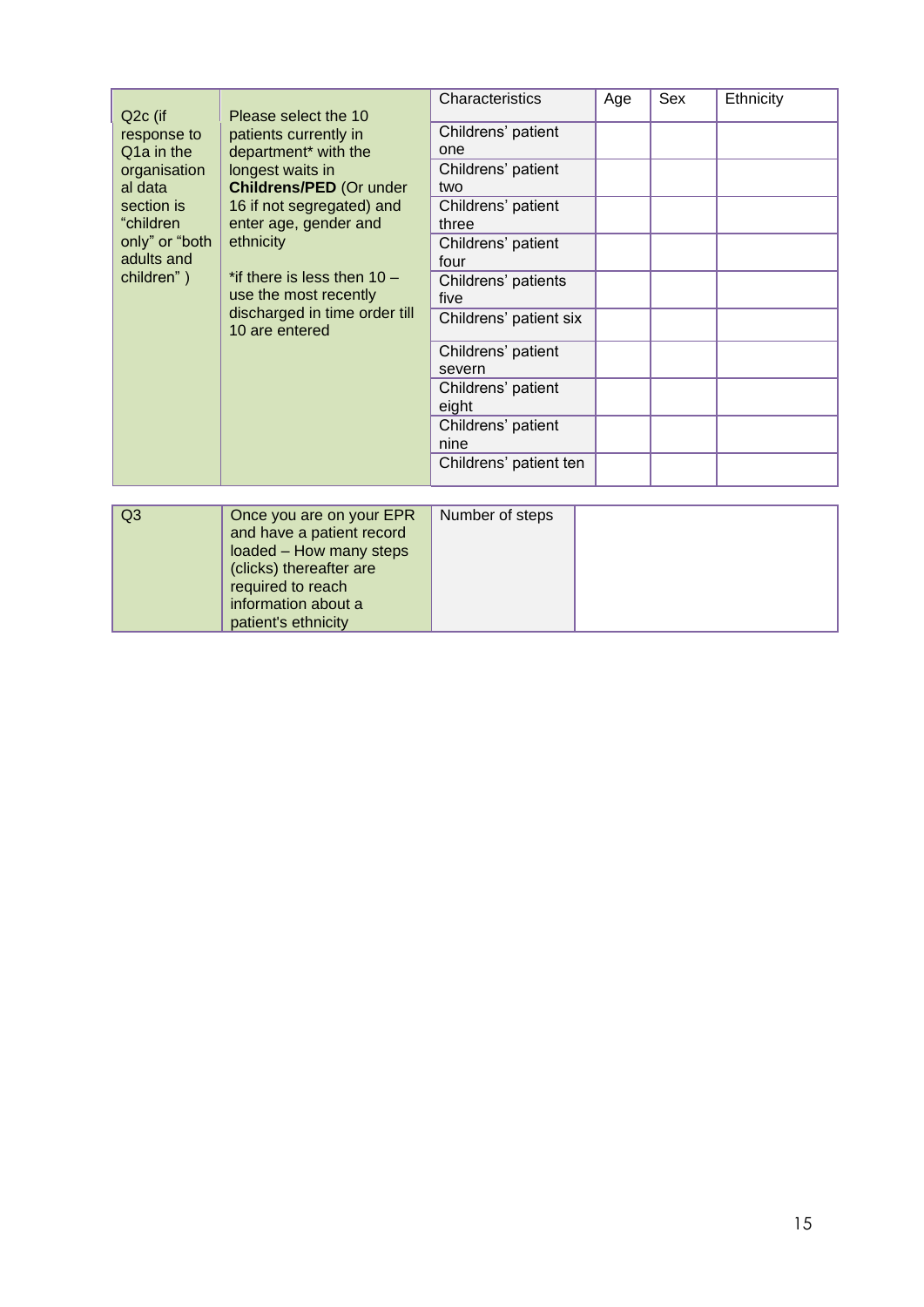<span id="page-14-0"></span>

| Q <sub>1</sub>   | Patient reference (anonymised)                                                                                                                                            |                                                                                                                                                                                                                                                                                                                                                                                                                                                                                                                                                                                                       |
|------------------|---------------------------------------------------------------------------------------------------------------------------------------------------------------------------|-------------------------------------------------------------------------------------------------------------------------------------------------------------------------------------------------------------------------------------------------------------------------------------------------------------------------------------------------------------------------------------------------------------------------------------------------------------------------------------------------------------------------------------------------------------------------------------------------------|
| Q2               | <b>Ethnic category</b>                                                                                                                                                    | <b>White British</b><br>$\bullet$<br>White Irish<br>$\bullet$<br>Any other White background<br>$\bullet$<br>White and Black Caribbean<br>$\bullet$<br>White and Black African<br>$\bullet$<br>White and Asian<br>$\bullet$<br>Any other mixed background<br>$\bullet$<br>Indian<br>$\bullet$<br>Pakistani<br>$\bullet$<br>Bangladeshi<br>$\bullet$<br>Any other Asian background<br>$\bullet$<br>Caribbean<br>$\bullet$<br>African<br>$\bullet$<br>Any other Black background<br>$\bullet$<br>Chinese<br>$\bullet$<br>Any other ethnic group<br>Not recorded<br>I do not know where to find this info |
| Q <sub>3</sub> a | Date of arrival (dd/mm/yyyy)                                                                                                                                              | dd/mm/yyyy                                                                                                                                                                                                                                                                                                                                                                                                                                                                                                                                                                                            |
| Q <sub>3</sub> b | Time of arrival (Use 24 hour clock<br>e.g. $11.23 \text{pm} = 23.23$                                                                                                      | HH:MM                                                                                                                                                                                                                                                                                                                                                                                                                                                                                                                                                                                                 |
| Q4a              | Date of discharge (dd/mm/yyyy)                                                                                                                                            | dd/mm/yyyy                                                                                                                                                                                                                                                                                                                                                                                                                                                                                                                                                                                            |
| Q4b              | Time of discharge (Use 24 hour clock<br>e.g. $11.23 \text{pm} = 23.23$                                                                                                    | HH:MM                                                                                                                                                                                                                                                                                                                                                                                                                                                                                                                                                                                                 |
|                  | Patient group                                                                                                                                                             | Adult<br>Unscheduled return to the ED with the same<br>condition within 72 hours of discharge (age 18<br>years and over)<br>Adult<br>Abdominal pain in patients 70 years and<br>over<br>Adult                                                                                                                                                                                                                                                                                                                                                                                                         |
| Q <sub>5</sub>   | Only select one - If the person is an<br>unscheduled return, with chest or<br>abdominal pain in adults, or a fever in<br>children under 1 - Select<br>unscheduled return. | Atraumatic chest pain in patients 30 years<br>and over                                                                                                                                                                                                                                                                                                                                                                                                                                                                                                                                                |
|                  |                                                                                                                                                                           | Children<br>Fever in children under 1 year of age                                                                                                                                                                                                                                                                                                                                                                                                                                                                                                                                                     |
|                  |                                                                                                                                                                           | Children<br>Unscheduled return to the ED with the same<br>condition within 72 hours of discharge (age<br>under 18 years old)                                                                                                                                                                                                                                                                                                                                                                                                                                                                          |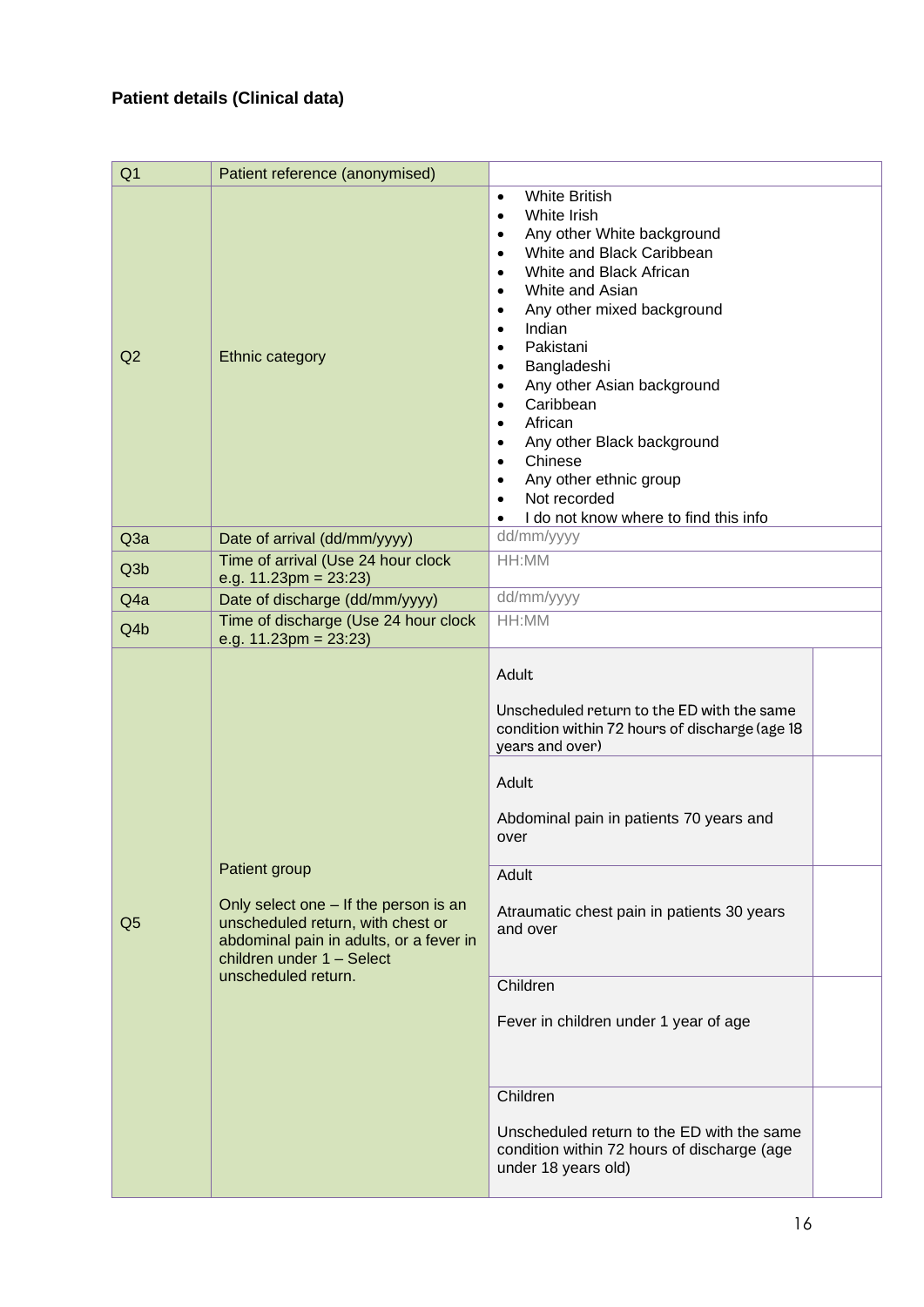|                          |                                         | Discharged from the ED - by ED Clinician                                 |  |
|--------------------------|-----------------------------------------|--------------------------------------------------------------------------|--|
| Q <sub>5</sub> b         | Patient outcome                         | Patient died                                                             |  |
|                          |                                         | Not recorded                                                             |  |
|                          |                                         |                                                                          |  |
|                          |                                         | Tier 5/ Entrustment level 4 (Consultant)                                 |  |
|                          |                                         | Tier 5/ Entrustment level 4 (Associate                                   |  |
|                          |                                         | Specialist)                                                              |  |
|                          |                                         | Tier 4/ Entrustment level 3 (ST4+, senior                                |  |
|                          | Tier of the ED clinician who first seen | clinical fellows, SAS)                                                   |  |
| Q <sub>6</sub>           | the patient and completed an initial    | Tier 3/Entrustment level 2b (CT3, clinical                               |  |
|                          | comprehensive review (the named         | fellows, junior SAS, ACPs)                                               |  |
|                          | clinician - "seen by")                  | Tier 2/ Entrustment level 2a (F2, CT1-2, GP                              |  |
|                          |                                         | trainees)                                                                |  |
|                          |                                         | Tier 1/ Entrustment level 1 (FY1, trainee                                |  |
|                          |                                         | practitioners)                                                           |  |
|                          |                                         | <b>Qualified GPs</b>                                                     |  |
|                          |                                         | Tier 5/ Entrustment level 4 (Consultant)                                 |  |
|                          |                                         | Tier 5/ Entrustment level 4 (Associate                                   |  |
|                          |                                         | Specialist)                                                              |  |
|                          |                                         | Tier 4/ Entrustment level 3 (ST4+, senior                                |  |
|                          | Tier of most senior ED clinician to     | clinical fellows, SAS)                                                   |  |
| Q7a                      | actually see and assess the patient in  | Tier 3/Entrustment level 2b (CT3, clinical<br>fellows, junior SAS, ACPs) |  |
|                          | person                                  | Tier 2/ Entrustment level 2a (F2, CT1-2, GP                              |  |
|                          |                                         | trainees)                                                                |  |
|                          |                                         | Tier 1/ Entrustment level 1 (FY1, trainee                                |  |
|                          |                                         | practitioners)                                                           |  |
|                          |                                         | <b>Qualified GPs</b>                                                     |  |
| Q7b                      | Did the most senior ED clinician who    | Yes - They have made their own                                           |  |
|                          | actually seen the patient ALSO          | documentation                                                            |  |
|                          |                                         |                                                                          |  |
| If $7a = Tier$           | document their own review and           |                                                                          |  |
| 5 or Tier 4              | outcomes?                               | No - It was documented within a more junior<br>doctors notes             |  |
|                          |                                         | Tier 5/ Entrustment level 4 (Consultant)                                 |  |
|                          |                                         | Tier 5/ Entrustment level 4 (Associate                                   |  |
|                          |                                         | Specialist)                                                              |  |
|                          |                                         | Tier 4/ Entrustment level 3 (ST4+, senior                                |  |
|                          |                                         | clinical fellows, SAS)                                                   |  |
|                          | Tier of most senior ED clinician with   | Tier 3/Entrustment level 2b (CT3, clinical                               |  |
| Q8a                      | whom the patient was discussed          | fellows, junior SAS, ACPs)                                               |  |
|                          | during their visit to the ED            | Tier 2/ Entrustment level 2a (F2, CT1-2, GP                              |  |
|                          |                                         | trainees)                                                                |  |
|                          |                                         | Tier 1/ Entrustment level 1 (FY1, trainee                                |  |
|                          |                                         | practitioners)                                                           |  |
|                          |                                         | <b>Qualified GPs</b>                                                     |  |
| Q8b                      | Was this review a retrospective case    | Yes                                                                      |  |
|                          | note review?                            | No                                                                       |  |
| Q8c                      |                                         | Yes                                                                      |  |
| If $Q8b =$<br><b>Yes</b> | Did it change the outcome?              | <b>No</b>                                                                |  |
|                          |                                         | Yes - They have made their own                                           |  |
|                          |                                         | documentation                                                            |  |
| Q8c                      | Did the most senior ED clinician this   |                                                                          |  |
|                          | patient was discussed with ALSO         |                                                                          |  |
| If $8a = Tier$           | document their own discussion and       | No - It was documented within the juniors                                |  |
| 5 or Tier 4              | outcomes?                               | notes                                                                    |  |
|                          |                                         |                                                                          |  |
|                          |                                         |                                                                          |  |
|                          | Was this review done overnight          | Yes                                                                      |  |
| Q8d                      | between 22:00 and 08:00hrs              | No                                                                       |  |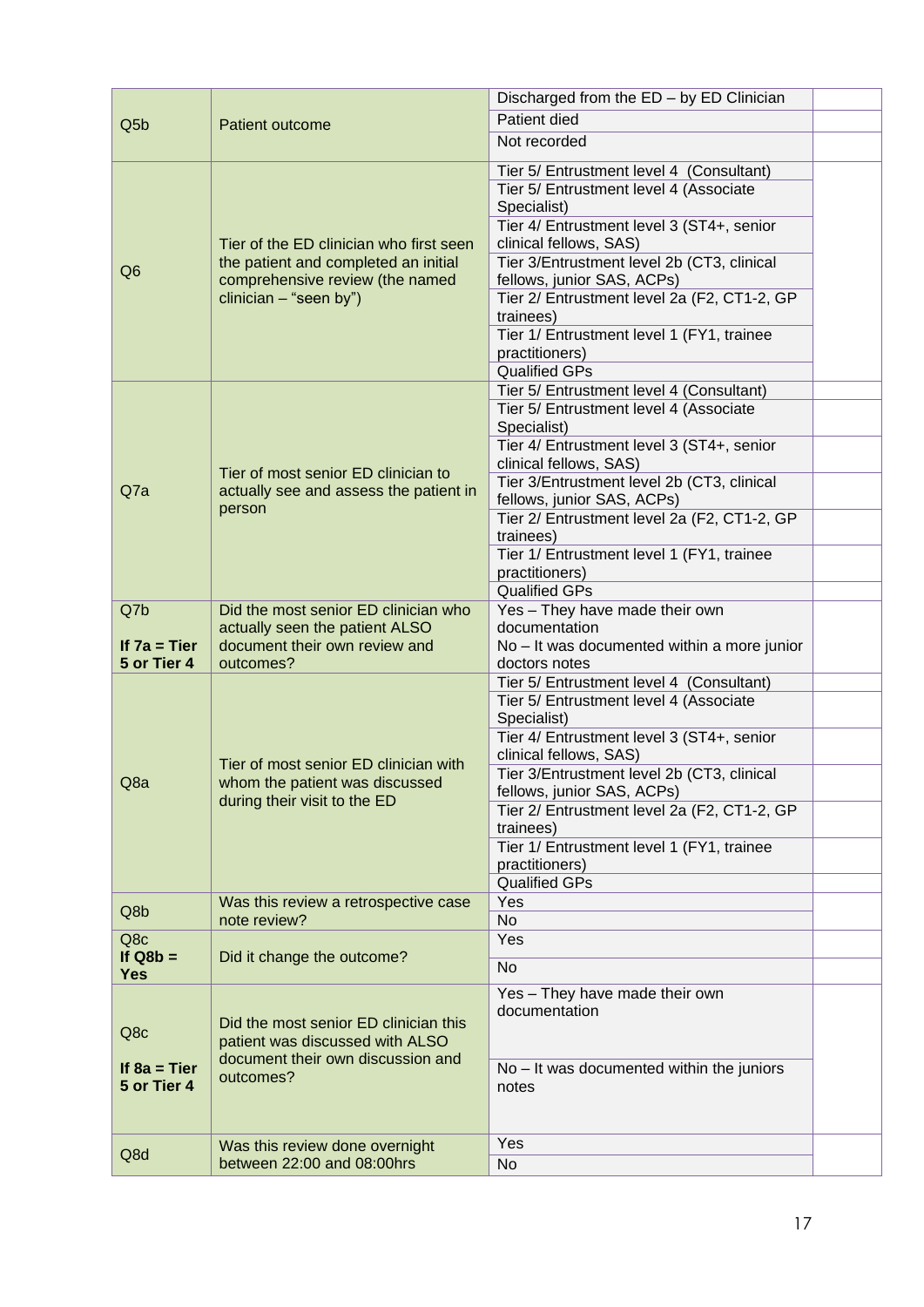# **Notes**

This section is for local use, e.g. to record information that might help you during your PDSA cycles. It will not be analysed by RCEM - ensure you do not enter any identifiable data here.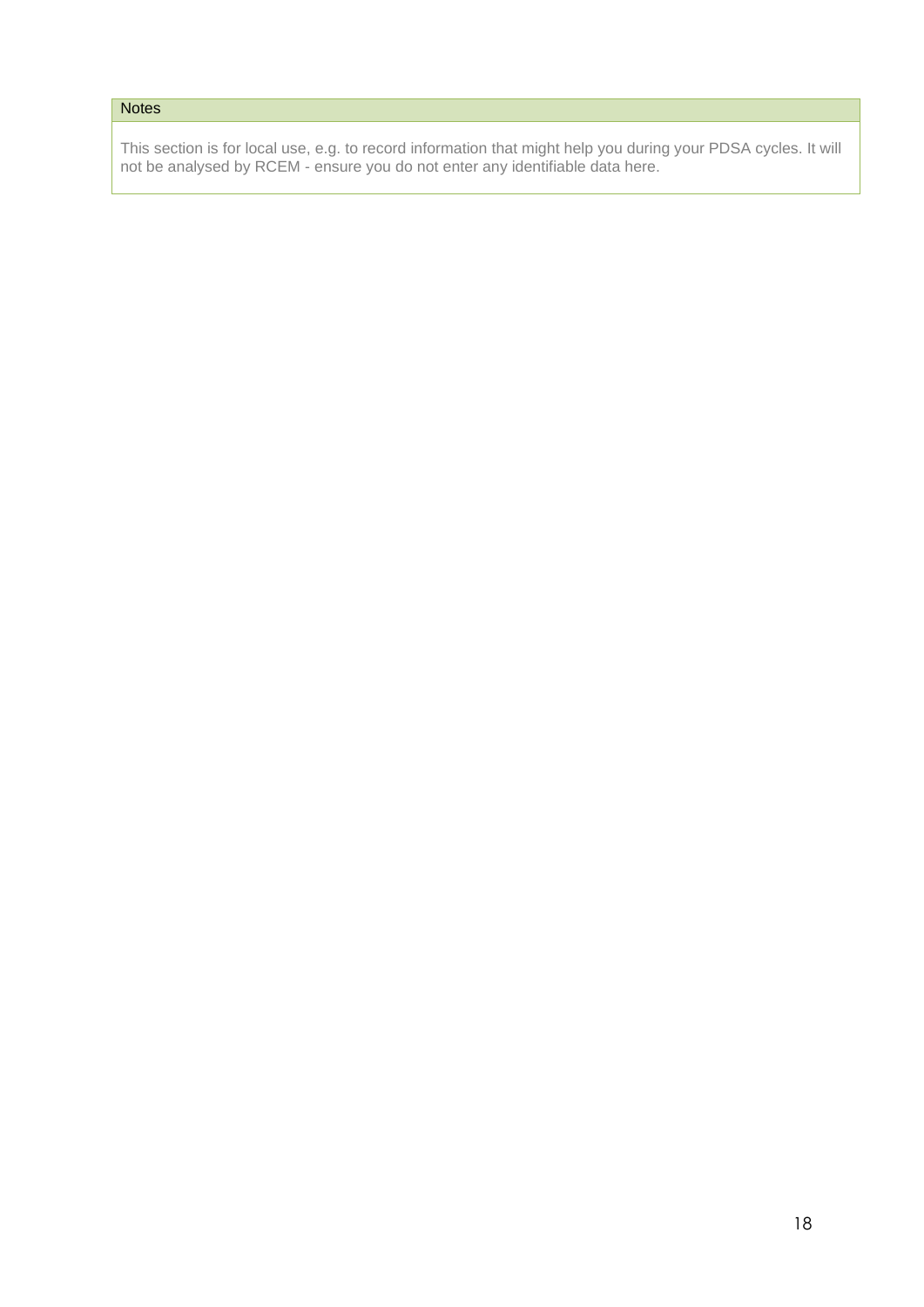#### <span id="page-17-0"></span>**References**

1. Geelhoed GC, Geelhoed EA. Positive impact of increased number of emergency consultants. Arch Dis Child 2008;93:62-64.

2. Thornton V, Hazell W. Junior doctor strike model of care: Reduced access block and predominant Fellow of the Australasian College for Emergency Medicine staffing improve emergency department performance. Emergency Medicine Australasia 2008;20:425-30.

3. White AL, Armstrong PAR, Thakore S. Impact of senior clinical review on patient disposition from the emergency department. Emerg Med J 2010;27:262-265.

4. Wyatt JP, Henry J, Beard D. The association between seniority of Accident and Emergency doctor and outcome following trauma. Injury 1999;30(3):165-168.

5.Constlant Sign Off National Report 2017 The Royal College of Emergency Medicine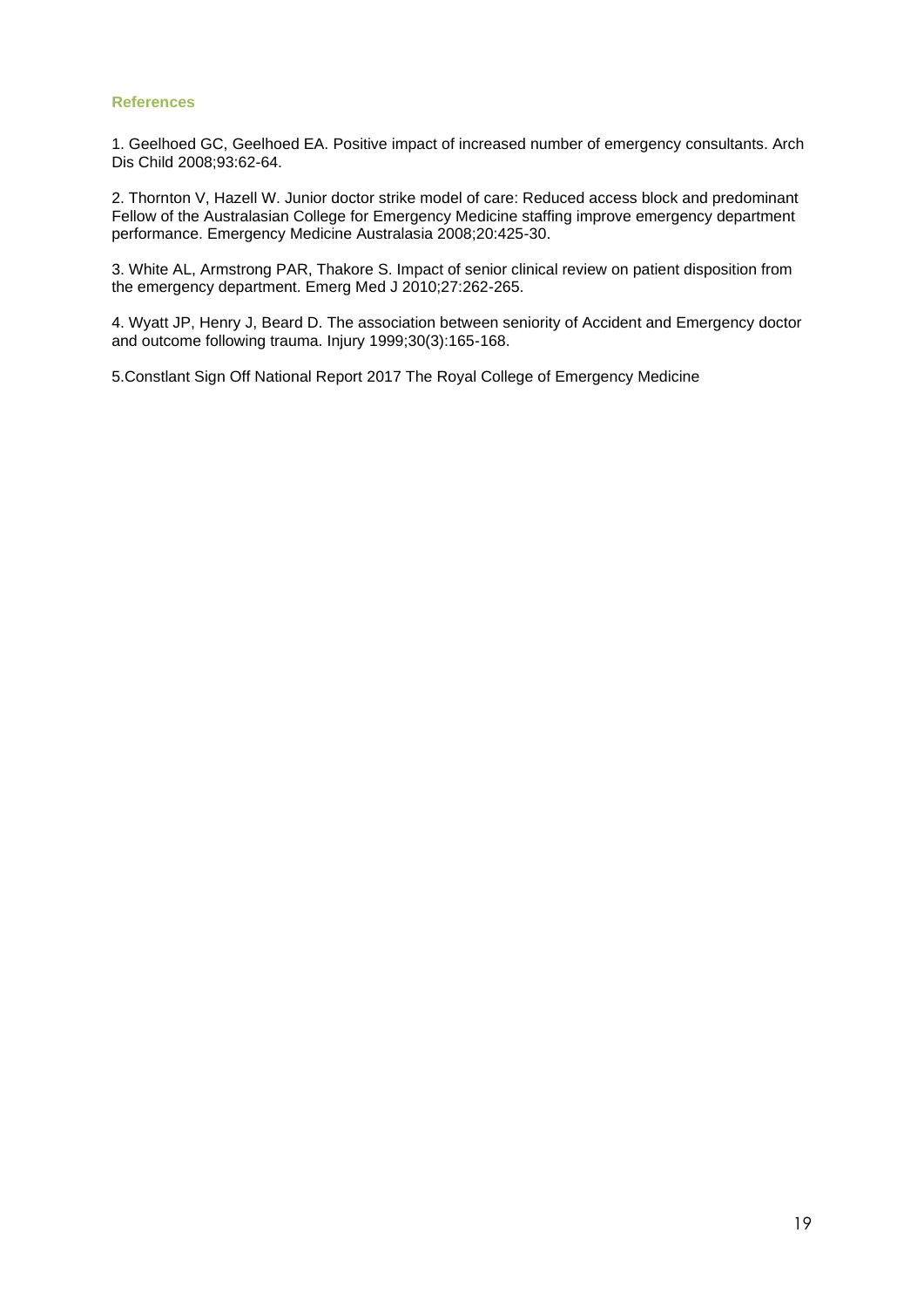#### <span id="page-18-0"></span>**Appendix 1: ECDS codes to support case identification**

#### **Search Terms**

The codes below can be used to help initially identify potential cases. This is not an exhaustive list; other search terms can be used but all potential patients should then be reviewed to check they meet the definitions & selection criteria before inclusion in the QIP.

The ECDS codes below relate to CDS V6-2-2 Type 011 - Emergency Care Data Set (ECDS) Enhanced Technical Output Specification v3.0.

| <b>QIP</b> question | <b>ECDS</b> data<br>item name | <b>ECDS national</b><br>code | <b>National code definition</b>    | <b>Notes</b> |
|---------------------|-------------------------------|------------------------------|------------------------------------|--------------|
| Ethnic group        | <b>ETHNIC</b>                 | A                            | <b>White British</b>               | Ethnic group |
|                     | <b>CATEGORY</b>               | B                            | White Irish                        |              |
|                     |                               | $\mathsf{C}$                 | Any other White background         |              |
|                     |                               | D                            | White and Black Caribbean          |              |
|                     |                               | E                            | White and Black African            |              |
|                     |                               | F                            | White and Asian                    |              |
|                     |                               | G                            | Any other mixed background         |              |
|                     |                               | H                            | Indian                             |              |
|                     |                               | J                            | Pakistani                          |              |
|                     |                               | K                            | Bangladeshi                        |              |
|                     |                               | L                            | Any other Asian background         |              |
|                     |                               | M                            | Caribbean                          |              |
|                     |                               | N                            | African                            |              |
|                     |                               | P                            | Any other Black background         |              |
|                     |                               | $\mathsf{R}$                 | Chinese                            |              |
|                     |                               | S                            | Any other ethnic group             |              |
|                     |                               | Z                            | Not stated e.g. unwilling to state |              |
|                     |                               | 99                           | Not known e.g. unconscious         |              |

| Fever in children under<br>1 year of age | PERSON BIRTH DATE                            | <b>PERSON BIRTH</b><br>DATE is $<$ 365 days<br>from the<br><b>EMERGENCY CARE</b><br>ARRIVAL DATE |  |
|------------------------------------------|----------------------------------------------|--------------------------------------------------------------------------------------------------|--|
| Fever in children under<br>1 year of age | <b>EMERGENCY CARE</b><br><b>ARRIVAL DATE</b> | <b>PERSON BIRTH</b><br>DATE is $<$ 365 days<br>from the<br><b>EMERGENCY CARE</b><br>ARRIVAL DATE |  |
| Fever in children under<br>1 year of age | SNOMED CT code<br>276885007                  | Core body<br>temperature<br>(observable entity) is<br>>37.7                                      |  |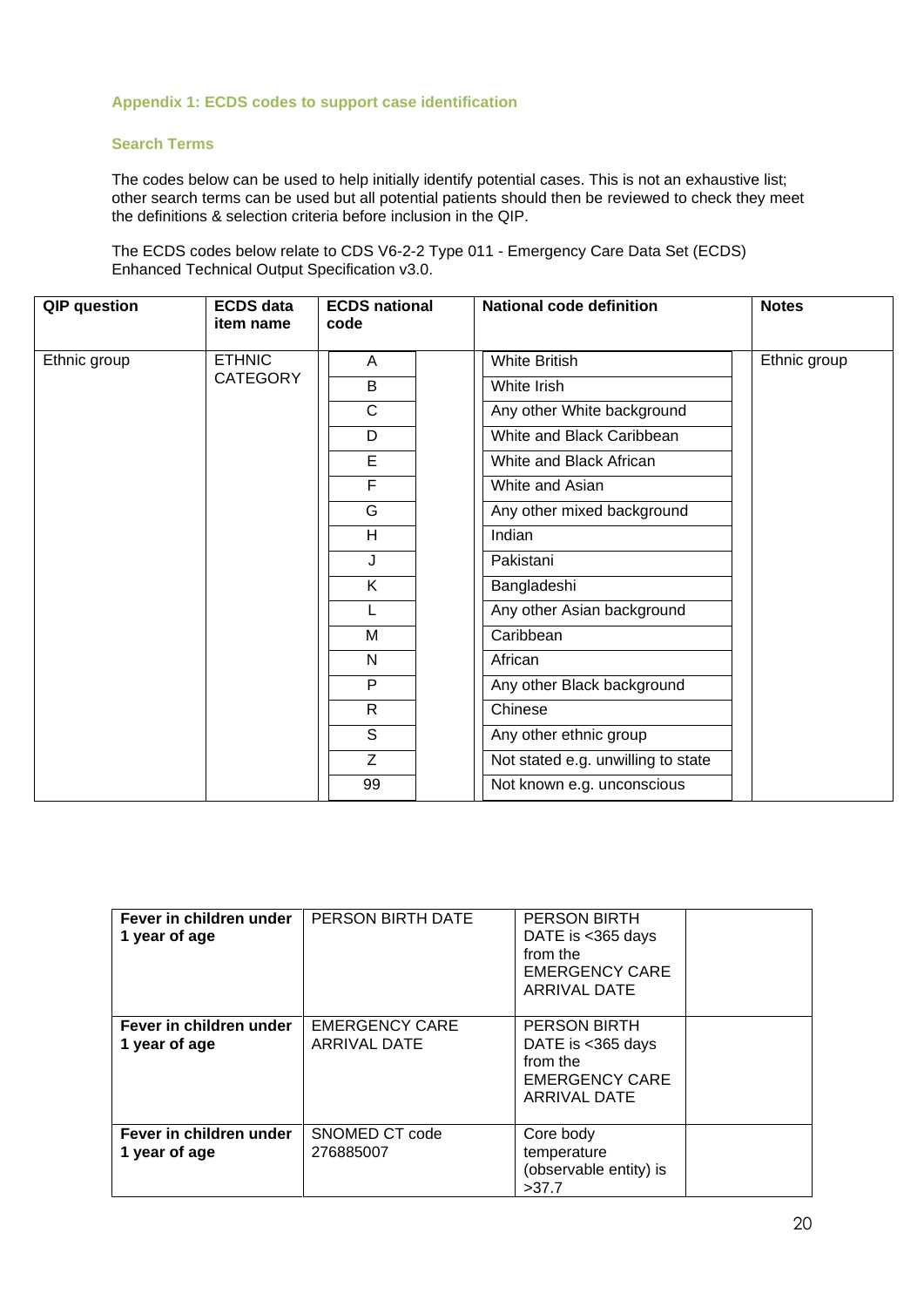| Unscheduled return in<br>72 hours | <b>EMERGENCY CARE</b><br><b>ARRIVAL DATE &amp;</b><br><b>EMERGENCY CARE</b><br><b>ARRIVAL TIME</b>                                                            | <b>EMERGENCY CARE</b><br>ARRIVAL DATE &<br><b>EMERGENCY CARE</b><br>ARRIVAL TIME of the<br>second attendance is<br><72 hours from the<br><b>EMERGENCY CARE</b><br><b>ARRIVAL DATE &amp;</b><br><b>EMERGENCY CARE</b><br>ARRIVAL TIME of the<br>first attendance                                                                                                                                                                                                                                                                                                       |                                                                             |
|-----------------------------------|---------------------------------------------------------------------------------------------------------------------------------------------------------------|-----------------------------------------------------------------------------------------------------------------------------------------------------------------------------------------------------------------------------------------------------------------------------------------------------------------------------------------------------------------------------------------------------------------------------------------------------------------------------------------------------------------------------------------------------------------------|-----------------------------------------------------------------------------|
| Unscheduled return in<br>72 hours | <b>EMERGENCY CARE</b><br><b>ATTENDANCE</b><br><b>CATEGORY</b>                                                                                                 | <b>EMERGENCY CARE</b><br><b>ATTENDANCE</b><br>$CATEGORY = 2$<br>(Unplanned Follow-up<br><b>Emergency Care</b><br>Attendance for the<br>same or a related<br>clinical condition and<br>within 7 days of the<br><b>First Emergency Care</b><br>Attendance at THIS<br><b>Emergency Care</b><br>Department), or 3<br>(Unplanned Follow-up<br><b>Emergency Care</b><br>Attendance for the<br>same or a related<br>clinical condition and<br>within 7 days of the<br><b>First Emergency Care</b><br>Attendance at<br><b>ANOTHER</b><br><b>Emergency Care</b><br>Department) |                                                                             |
| Inclusion criteria                | SNOMED-CT<br>812491000000102                                                                                                                                  | Died in accident and<br>emergency<br>department (finding)                                                                                                                                                                                                                                                                                                                                                                                                                                                                                                             |                                                                             |
| <b>Exclusion criteria</b>         | SNOMED-CT 306706006                                                                                                                                           | Discharge to ward<br>(procedure)                                                                                                                                                                                                                                                                                                                                                                                                                                                                                                                                      | <b>Patients</b><br>admitted to an<br>inpatient ward<br>outside of the<br>ED |
| <b>Exclusion criteria</b>         | SNOMED-CT<br>1066311000000101                                                                                                                                 | Discharge status: Left<br>after assessment with<br>intent to attend other<br>healthcare provider                                                                                                                                                                                                                                                                                                                                                                                                                                                                      | Patients leaving<br>the ED before<br>being seen                             |
| <b>Exclusion criteria</b>         | SNOMED-CT<br>1066321000000107                                                                                                                                 | Left after assessment<br>but before treatment<br>complete (destination<br>unknown)                                                                                                                                                                                                                                                                                                                                                                                                                                                                                    | Patients leaving<br>the ED before<br>being seen                             |
| <b>Exclusion criteria</b>         | No code for who does the<br>discharge, but if a patient<br>has been referred to a<br>service, find the codes in<br>REFERRED TO SERVICE<br>(SNOMED CT) section |                                                                                                                                                                                                                                                                                                                                                                                                                                                                                                                                                                       | Patients<br>discharged<br>from the ED by<br>a specialty<br>other than EM    |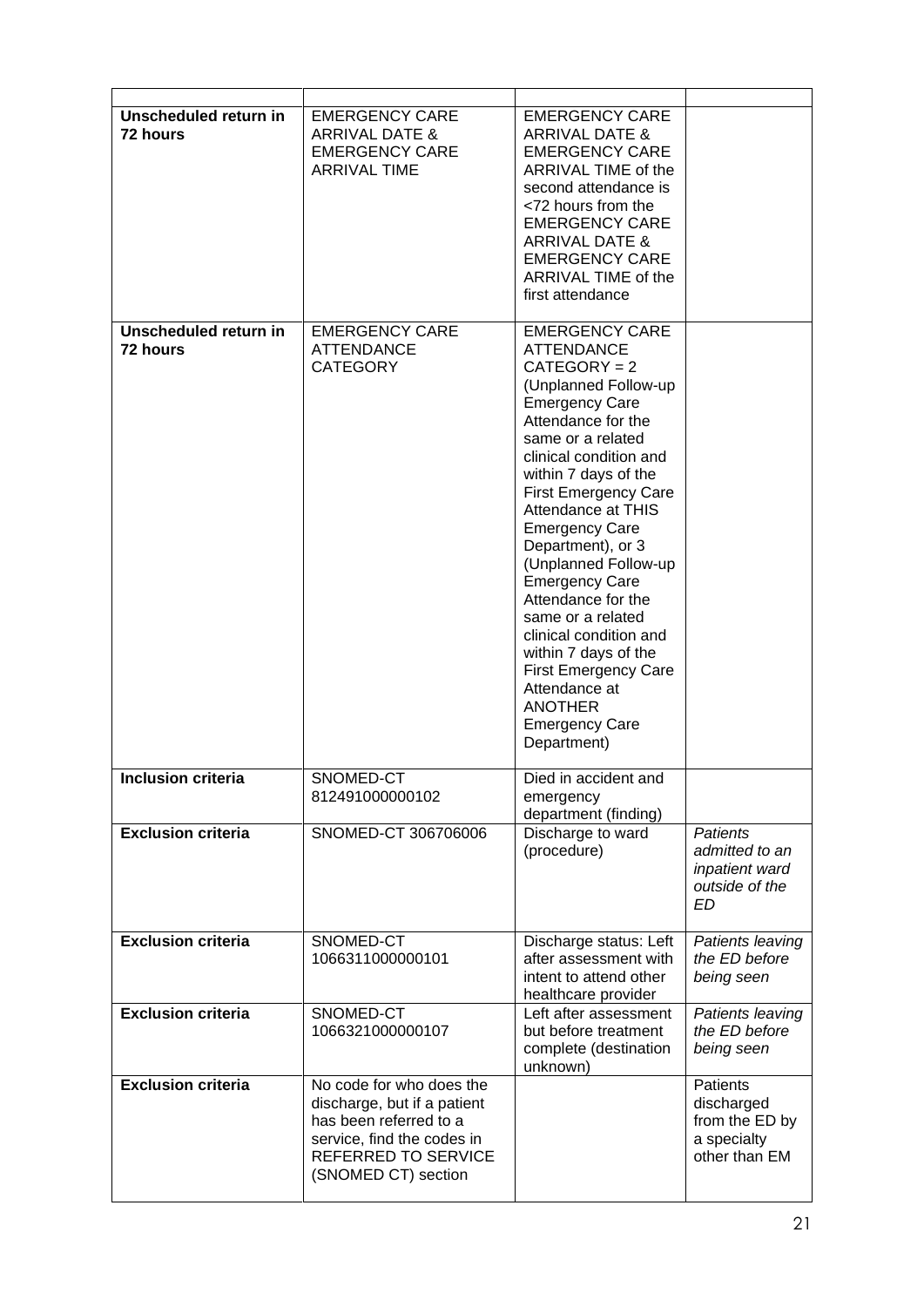# **APPENDIX 2: Analysis plan**

This section explains how the RCEM team will analyse and display your data. You may wish to use to conduct analysis locally. 'Analysis sample' shows which records will be included or excluded. 'Analysis plan' defines how the RCEM team will present the data graphically, and which records will meet or fail the standards.

<span id="page-20-0"></span>

| <b>STANDARD</b>          | <b>Relevant</b><br>questions | <b>GRADE</b> | <b>Analysis</b><br><b>Sample</b> | Analysis plan -<br>Conditions for the standard to be met                             |
|--------------------------|------------------------------|--------------|----------------------------------|--------------------------------------------------------------------------------------|
|                          |                              |              |                                  |                                                                                      |
| <b>STANDARD 1:</b>       | Q5, Q3b,                     | F            | Inclusion                        | Chart One: SPC - Weekly (Q3a)                                                        |
| <b>Adults Consultant</b> | Q7a, Q8a,                    |              | criteria                         | Title: Standard 1: Percentage of high-risk adults who have had a Consultant sign off |
| Sign Off* reviewed -     |                              |              | $Q5 =$                           | Analysis:                                                                            |
| Patients making an       |                              |              | <b>ADULT</b>                     |                                                                                      |
| unscheduled return       |                              |              | <b>OPTION</b>                    | Met = Rule 1 [OR] Rule 2 are met                                                     |
| to the ED with the       |                              |              | <b>ONLY</b>                      |                                                                                      |
|                          |                              |              |                                  | Rule 1: $Q3b = Any time/All times of day$                                            |
| same condition           |                              |              | Patients                         | [AND]                                                                                |
| within 72 hours of       |                              |              | making an<br>unschedule          | $Q8a$ [OR] $Q7a$ = Tier 5 (Consultant)<br>[OR] Tier 5 (Associate Specialist)         |
| discharge,               |                              |              | d return to                      |                                                                                      |
| abdominal pain 70        |                              |              | the ED with                      | [IF] Rule 1 not met, apply rule 2                                                    |
|                          |                              |              | the same                         |                                                                                      |
| years and over or        |                              |              | condition                        | Rule 2: $Q8c = Yes - Overnight review 22:00 - 08:00$                                 |
| chest pain over 30       |                              |              | within 72                        | [AND]                                                                                |
| years and over.          |                              |              | hours of                         | Q8a [OR] Q7a = Tier 4 (ST4+, senior clinical fellows, SAS)                           |
|                          |                              |              | discharge                        |                                                                                      |
|                          |                              |              | [or]                             | <b>Chart Two: Stacked line chart - Weekly</b>                                        |
|                          |                              |              | abdominal                        | Title: Stand 1 – Percentage of high-risk adults who have had a Consultant sign off   |
|                          |                              |              | pain 70                          | (discussed or seen) prior to discharge - Tier 4 and 5 breakdowns                     |
|                          |                              |              | years and                        |                                                                                      |
|                          |                              |              | over [or]                        | Blue line values $=$ Rule 1                                                          |
|                          |                              |              | chest pain<br>30 years           | Orange line values = Rule 1 [plus] 2                                                 |
|                          |                              |              | and over.                        |                                                                                      |
|                          |                              |              |                                  | $Met =$                                                                              |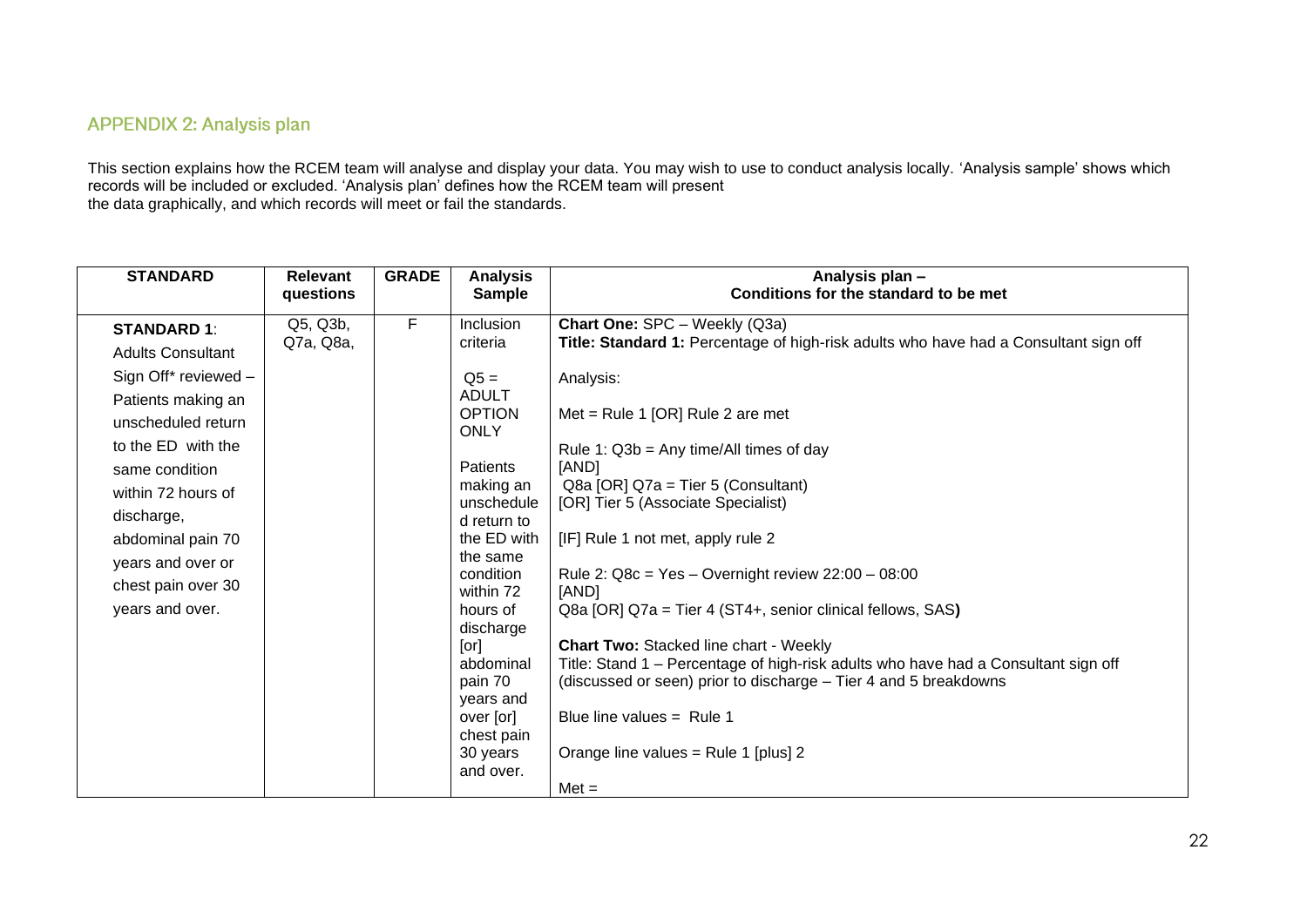|  | Rule 1: $Q3b = Any time/All times of day$                                                 |
|--|-------------------------------------------------------------------------------------------|
|  | [AND]                                                                                     |
|  | Q8a [OR] Q7a = Tier 5 (Consultant)<br>[OR] Tier 5 (Associate Specialist)                  |
|  |                                                                                           |
|  | [IF] Rule 1 not met, apply rule 2                                                         |
|  | Rule 2: $Q8c = yes - 22:00 - 08:00$                                                       |
|  | [AND]                                                                                     |
|  | Q8a [OR] Q7a = Tier 4 (ST4+, senior clinical fellows, SAS)                                |
|  | <b>Chart Three: SPC - Weekly</b>                                                          |
|  | Title: Proportion of Tier 5 documenting their own senior reviews when they actually see   |
|  | the patient                                                                               |
|  | Inclusion: Q7a = Tier 5 (Consultant) [OR] Tier 5 (Associate specialist)                   |
|  |                                                                                           |
|  | Met = If $Q7a$ = Tier 5 (Consultant) [OR] Tier 5 (Associate specialist) [AND] $Q7b$ = Yes |
|  | <b>Chart Four: SPC - Weekly</b>                                                           |
|  | Title: Proportion of Tier 4 documenting their own senior reviews when they actually see   |
|  | the patient                                                                               |
|  | Inclusion: Q7a = Tier 4 ST4+, senior clinical fellows, SAS                                |
|  | Met = If $Q7a = ST4+$ , senior clinical fellows, SAS [AND] $Q7b = Yes$                    |
|  |                                                                                           |
|  | <b>Chart Five: Stacked Bar Chart - Weekly</b>                                             |
|  | Title: Tier of the primary clinician high-risk adults were seen by before discharge       |
|  | Met:                                                                                      |
|  | Blue bar = $Q6a$ = Tier 5 (Consultant)                                                    |
|  | [OR] Tier 5 (Associate Specialist)                                                        |
|  | Orange Bar = $Q6a$ = Tier 4                                                               |
|  | Grey Bar = $Q6a$ = Tier 3<br>Yellow Bar = $Q6a$ = Tier 2                                  |
|  | Purple Bar = $Q6a$ = Tier 1                                                               |
|  | Green Bar = $Q6a$ = Qualified GPs                                                         |
|  |                                                                                           |
|  |                                                                                           |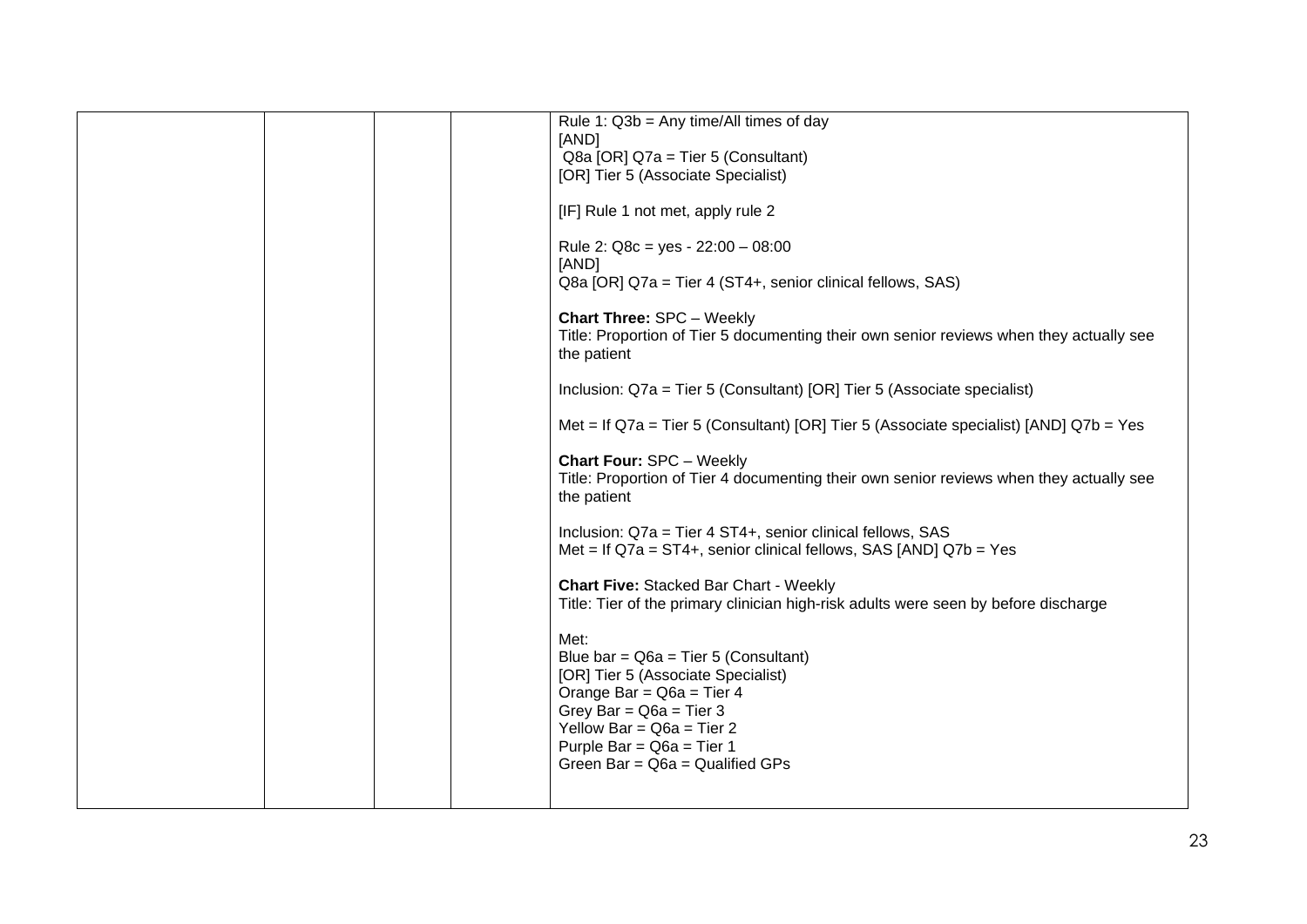|                                                                                                                                                                                                                          |                                    |   |                                                                                                                                                                                                                                                                 | <b>Chart Six: Stacked Bar Chart - Weekly</b><br>Title: Tier of the most senior clinician to actually see high-risk patients before discharge<br>Met:<br>Blue bar = $Q7a$ = Tier 5 (Consultant)<br>[OR] Tier 5 (Associate Specialist)<br>Orange Bar = $Q7a$ = Tier 4<br>Grey Bar = $Q7a$ = Tier 3<br>Yellow Bar = $Q7a$ = Tier 2<br>Purple Bar = $Q7a$ = Tier 1<br>Green Bar = $Q7a$ = Qualified GPs                                                                                                                                                                                                                                                                                                                                                                                          |
|--------------------------------------------------------------------------------------------------------------------------------------------------------------------------------------------------------------------------|------------------------------------|---|-----------------------------------------------------------------------------------------------------------------------------------------------------------------------------------------------------------------------------------------------------------------|----------------------------------------------------------------------------------------------------------------------------------------------------------------------------------------------------------------------------------------------------------------------------------------------------------------------------------------------------------------------------------------------------------------------------------------------------------------------------------------------------------------------------------------------------------------------------------------------------------------------------------------------------------------------------------------------------------------------------------------------------------------------------------------------|
| <b>STANDARD 2:</b><br>Children's<br>Consultant Sign Off*<br>reviewed - Fever in<br>children under 1<br>year of age and<br>unscheduled return<br>to the ED with the<br>same condition<br>within 72 hours of<br>discharge. | Q <sub>5</sub><br>Q3b, Q7a,<br>Q8a | F | Inclusion<br>criteria<br>$Q5 =$<br><b>CHILDREN</b><br><b>ONLY</b><br>Fever in<br>children<br>under 1<br>year of age<br>and<br>unschedule<br>d return to<br>the ED<br>(aged<br>under 18)<br>with the<br>same<br>condition<br>within 72<br>hours of<br>discharge. | Chart One: SPC - Weekly (Q3a)<br>Title: Standard 2: Percentage of high-risk children who have had a Consultant sign off<br>(discussed or seen)<br>Analysis:<br>Met = Rule 1 [OR] Rule 2 are met<br>Rule 1: $Q3b = Any time/All times of day$<br>[AND]<br>Q8a [OR] Q7a = Tier 5 (Consultant)<br>[OR] Tier 5 (Associate Specialist)<br>[IF] Rule 1 not met, apply rule 2<br>Rule 2: $Q8c = Yes - Overnight review 22:00 - 08:00$<br>[AND]<br>Q8a [OR] Q7a = Tier 4 (ST4+, senior clinical fellows, SAS)<br><b>Chart Two: Stacked line chart - Weekly</b><br>Title: Standard 2 - Percentage of high-risk children who have had a Consultant sign off<br>(discussed or seen) prior to discharge – Tier 4 and 5 breakdowns<br>Blue line values = $Rule 1$<br>Orange line values = Rule 1 [plus] 2 |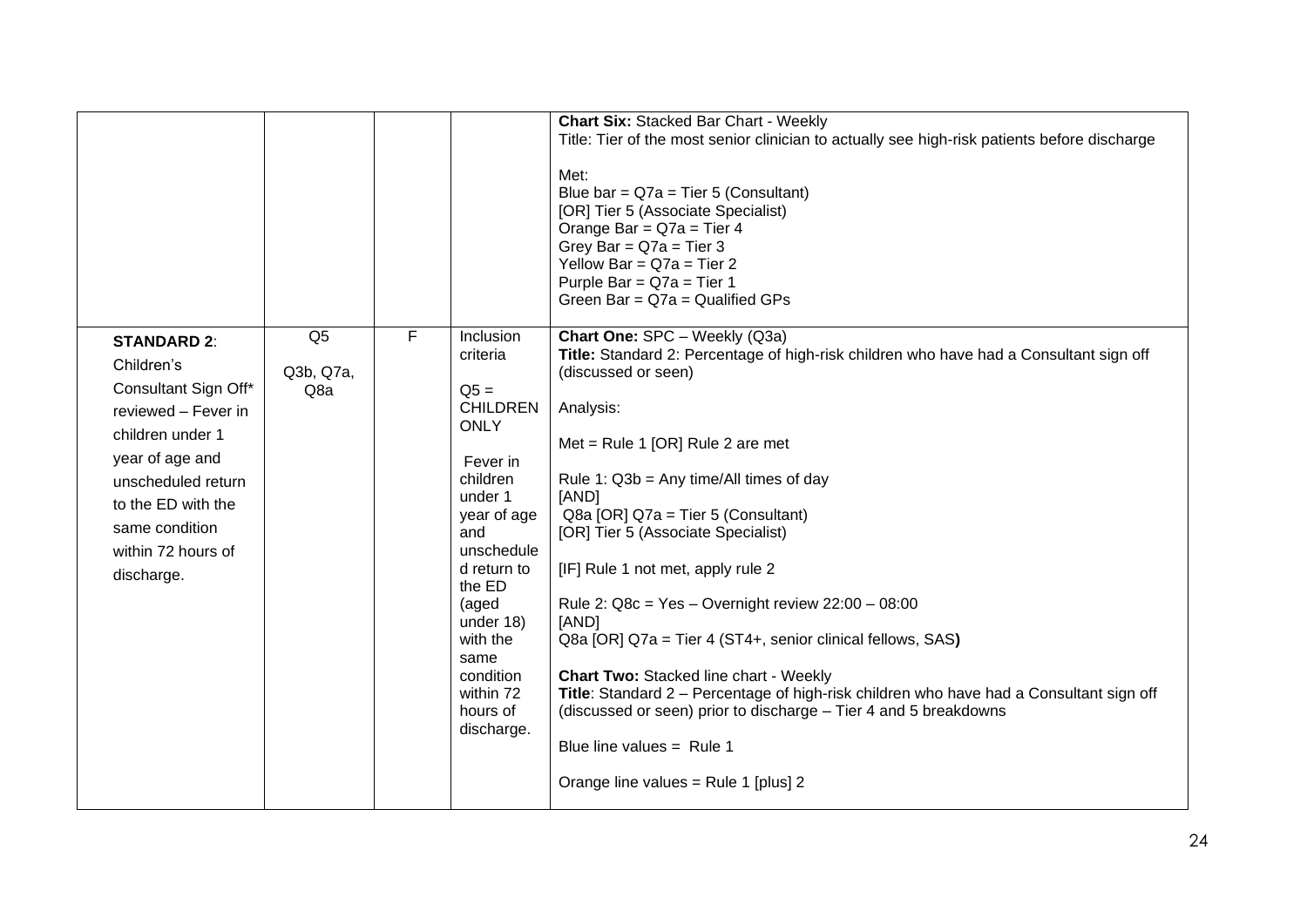|  | $Met =$                                                                                   |
|--|-------------------------------------------------------------------------------------------|
|  | Rule 1: $Q3b = Any time/All times of day$                                                 |
|  | [AND]                                                                                     |
|  | Q8a [OR] Q7a = Tier 5 (Consultant)                                                        |
|  | [OR] Tier 5 (Associate Specialist)                                                        |
|  | [IF] Rule 1 not met, apply rule 2                                                         |
|  | Rule 2: Q8c = yes - $22:00 - 08:00$                                                       |
|  | [AND]                                                                                     |
|  | Q8a [OR] Q7a = Tier 4 (ST4+, senior clinical fellows, SAS)                                |
|  | <b>Chart Three: SPC - Weekly</b>                                                          |
|  | Title: Proportion of Tier 5 documenting their own senior reviews when they actually see   |
|  | the child                                                                                 |
|  |                                                                                           |
|  | Inclusion: Q7a = Tier 5 (Consultant) [OR] Tier 5 (Associate specialist)                   |
|  |                                                                                           |
|  | Met = If $Q7a$ = Tier 5 (Consultant) [OR] Tier 5 (Associate specialist) [AND] $Q7b$ = Yes |
|  | <b>Chart Four: SPC - Weekly</b>                                                           |
|  | Title: Proportion of Tier 4 documenting their own senior reviews when they actually see   |
|  | the child                                                                                 |
|  |                                                                                           |
|  | Inclusion: Q7a = Tier 4 ST4+, senior clinical fellows, SAS                                |
|  | Met = If $Q7a = ST4+$ , senior clinical fellows, SAS [AND] $Q7b = Yes$                    |
|  | <b>Chart Five: Stacked Bar Chart - Weekly</b>                                             |
|  | Title: Tier of the primary clinician high-risk children were seen by before discharge     |
|  |                                                                                           |
|  | Met:                                                                                      |
|  | Blue bar = $Q6a$ = Tier 5 (Consultant)                                                    |
|  | [OR] Tier 5 (Associate Specialist)                                                        |
|  | Orange Bar = $Q6a$ = Tier 4                                                               |
|  | Grey Bar = $Q6a$ = Tier 3<br>Yellow Bar = $Q6a$ = Tier 2                                  |
|  | Purple Bar = $Q6a$ = Tier 1                                                               |
|  | Green Bar = $Q6a$ = Qualified GPs                                                         |
|  |                                                                                           |
|  |                                                                                           |